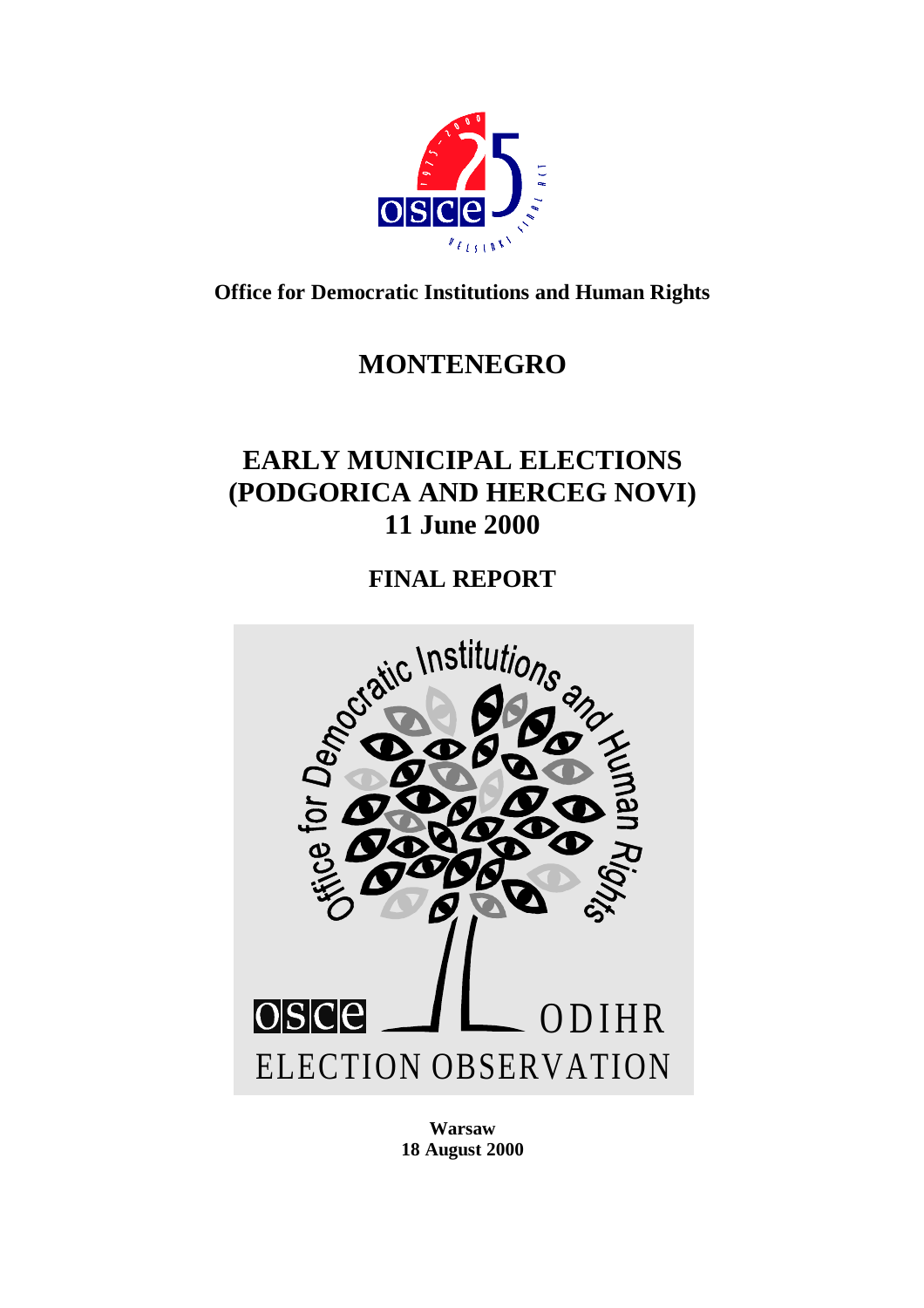## **TABLE OF CONTENTS**

| I.                                      |                            |  |  |  |  |
|-----------------------------------------|----------------------------|--|--|--|--|
| П.                                      |                            |  |  |  |  |
| Ш.                                      |                            |  |  |  |  |
| IV.                                     |                            |  |  |  |  |
| А.<br>В.<br>C.<br>D.<br>E.              | 1.<br>2.<br>3.<br>4.<br>5. |  |  |  |  |
|                                         | 6.                         |  |  |  |  |
| $V_{\cdot}$                             |                            |  |  |  |  |
| A.<br><b>B.</b><br>C.                   | 1.<br>2.<br>1.             |  |  |  |  |
| D.<br>Е.                                | 2.<br>1.<br>2.             |  |  |  |  |
| VI.                                     |                            |  |  |  |  |
| А.<br>В.<br>C.<br>D.<br>Е.<br>F.        |                            |  |  |  |  |
| VII.                                    |                            |  |  |  |  |
| VIII.                                   |                            |  |  |  |  |
| A.<br><b>B.</b><br>C.<br>D.<br>Е.<br>F. |                            |  |  |  |  |
| <b>ANNEX 1</b>                          |                            |  |  |  |  |
|                                         | <b>ANNEX 2</b>             |  |  |  |  |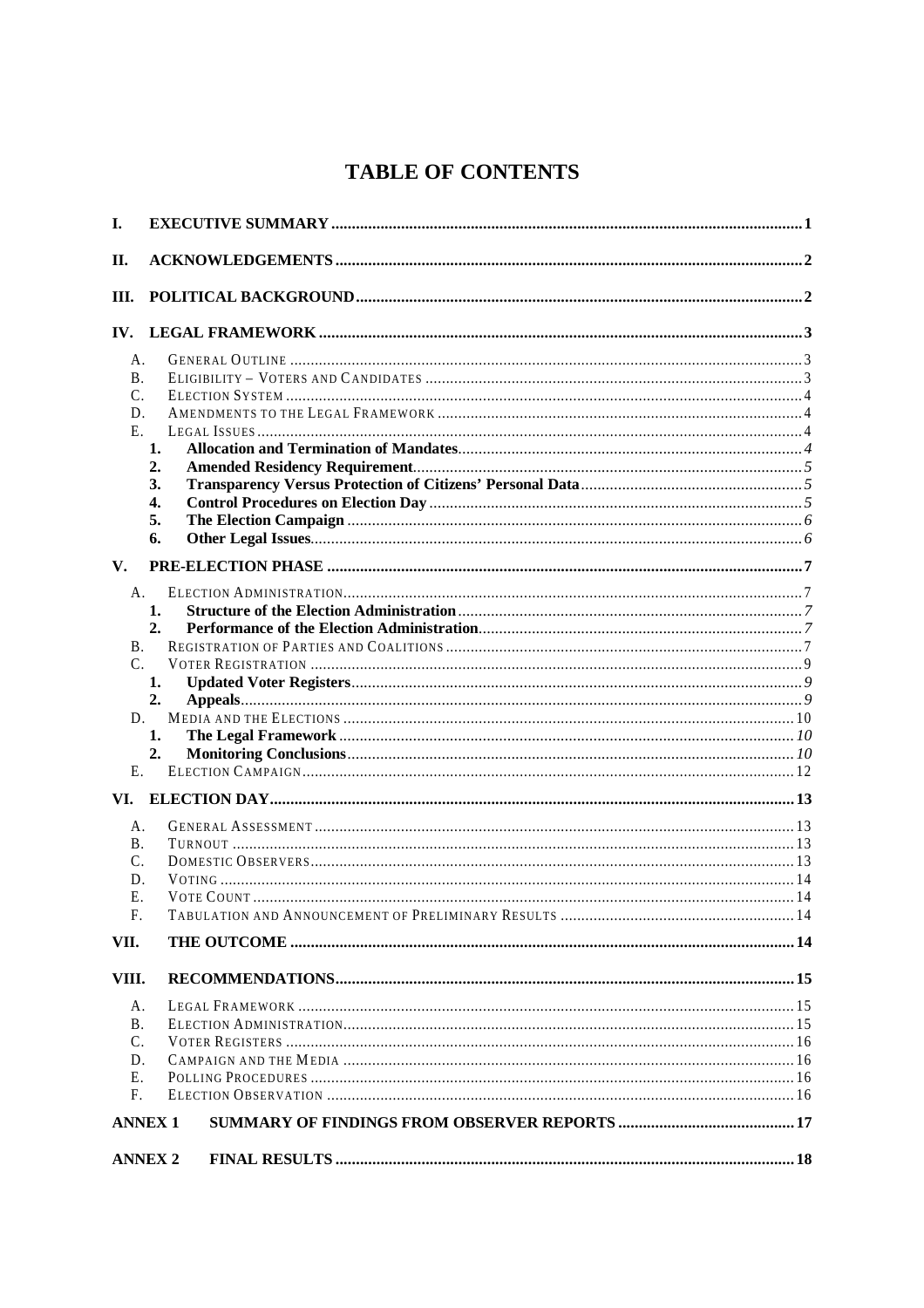## **MONTENEGRO EARLY MUNICIPAL ELECTIONS (PODGORICA AND HERCEG NOVI) 11 JUNE 2000 OSCE/ODIHR Final Report<sup>1</sup>**

#### **I. EXECUTIVE SUMMARY**

The Organization for Security and Co-operation in Europe's Office for Democratic Institutions and Human Rights' (OSCE/ODIHR) Office in Montenegro concluded that the 11 June 2000 early municipal elections in Podgorica and Herceg Novi were well conducted and generally in line with OSCE commitments.

The election campaign was vigorously contested, mainly on national issues, against a complex, tense and uncertain political background. Fundamental freedoms were respected and campaigning was conducted peacefully throughout.

The election legislation was adopted by consensus between the governing coalition and the largest opposition party. It provided for a high degree of transparency, enabling political parties to follow all aspects of the process closely and to participate in decision making on election commissions. However, there is scope for further improvement, including: (1) a review of provisions for the allocation and termination of elected representatives' mandates, (2) improved protection of citizens' personal data, and (3) balanced media reporting on political subjects.

Election administrators adapted well to a new legal framework for the elections at short notice. Some minor deficiencies and failures to meet election deadlines did not materially affect the integrity of the process as a whole. Following a significant effort by municipal authorities, the quality of the Voter Registers was improved considerably.

Pluralistic media coverage enabled voters to make an informed choice on election day. State media generally respected the legal provisions, although its broadcasts gave the governing parties an advantage both in terms of overall airtime and positive coverage. Print media from Serbia circulated freely throughout the campaign and was a significant element of overall media coverage. Privately owned electronic media favoured the parties in Government and on occasions failed fully to respect the legal provisions. Conversely, TV Nova/YU Info, which broadcasts from sites under federal military control, gave clear support to the main opposition party.

On election day, voting was conducted in a calm and peaceful manner. Polling Boards performed their duties professionally and applied the legal provisions impartially. Observers reported that the quality of polling was impressive, though a few minor procedural infractions were noted. The turnout was high, 78.8% in Podgorica and 74.9% in Herceg Novi, and all sides promptly accepted the outcome, which strengthened public confidence in the electoral process.

<sup>1</sup> This report is also available in Serbian. However, the English text remains the only official version.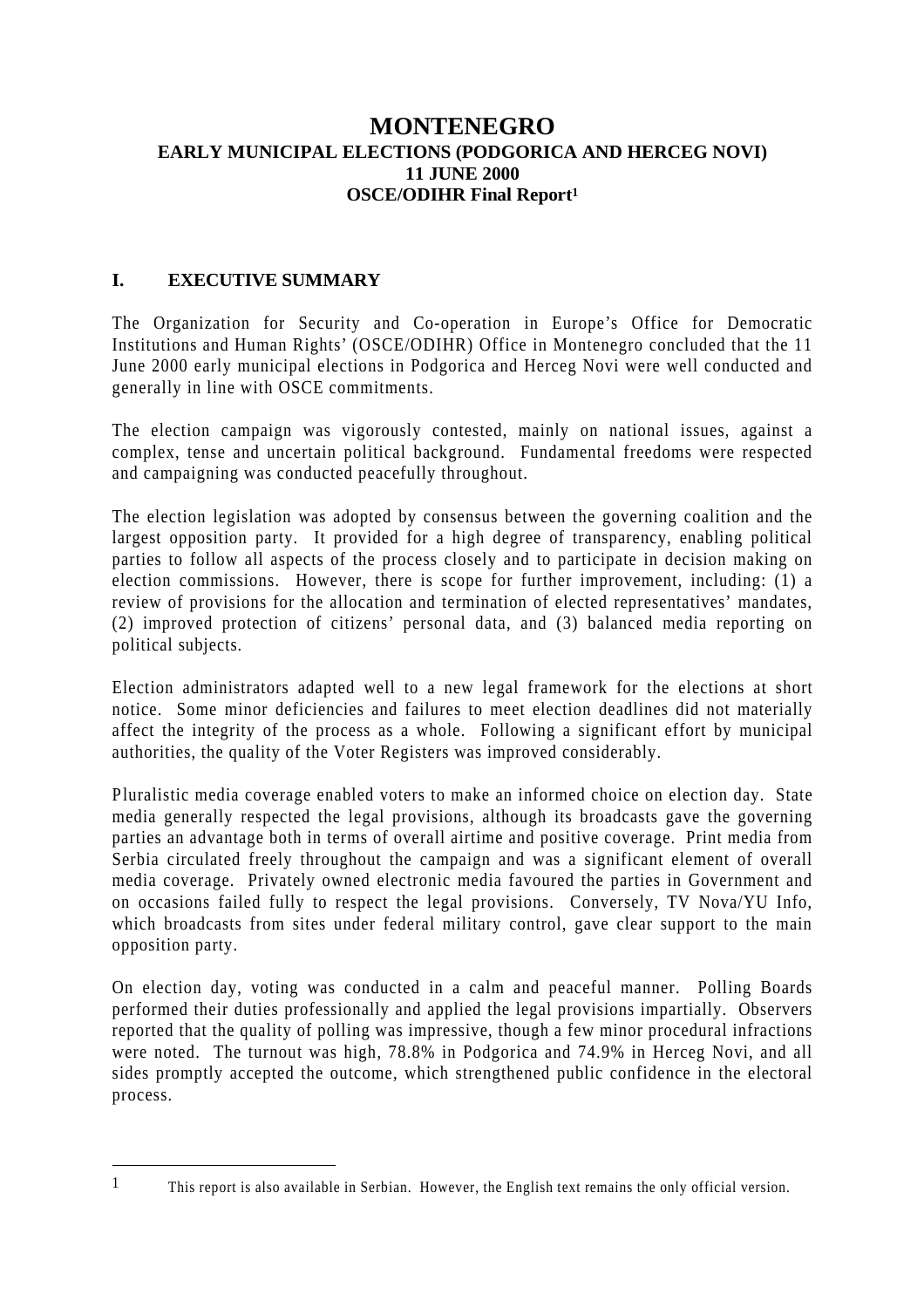#### **II. ACKNOWLEDGEMENTS**

Following invitations from the Speaker of Parliament and the Ministry of Foreign Affairs of the Republic of Montenegro, the OSCE/ODIHR Office in Montenegro observed the early municipal elections in Podgorica and Herceg Novi on 11 June 2000. Mr. Julian Peel Yates led the observation, and Mr. Paul O'Grady was appointed Co-ordinator of the observation effort.

This report consolidates the findings of nine long-term observers and election analysts who began their election observation activities on 8 May 2000, as well as 54 international shortterm observers who followed the process on election day. In total, observers representing 24 OSCE participating States took part in the effort. The election observation was supported by the diplomatic community and international organisations based in Montenegro, including the European Community Monitoring Mission (ECMM). Observers visited 232 of the 244 polling stations in Podgorica and Herceg Novi.

The OSCE/ODIHR wishes to thank the Ministry of Foreign Affairs, the Ministry of Interior, the Ministry of Justice, the Republican and Municipal Election Commissions and the Parliament of Montenegro for their assistance and co-operation.

#### **III. POLITICAL BACKGROUND**

 $\overline{a}$ 

In Podgorica and Herceg Novi, the 1998 elections returned municipal councils in which no party or coalition won an outright majority.<sup>2</sup> Following a post-election agreement between the coalition "For a Better Life" (*Da Živimo Bolje*) and the Liberal Alliance (*Liberalni Savez Crna Gora* - LSCG), a working majority was achieved in both councils. In autumn 1999, the LSCG withdrew from the agreement with the aim of provoking early elections, and opposition parties boycotted council sessions. The quorum was lost and the 2000 municipal budget could not be adopted in either council.

In Podgorica, the Government dissolved the council on 31 March and appointed an executive commission of three administrators headed by Government Ministers. In Herceg Novi, the LSCG replaced its representatives, but following continuous obstruction of the council's work, the Government shortened the council's mandate. On 9 March, President Djukanovic called for early elections in both municipalities to be held on 11 June.

The 11 June elections were more significant than the control of the two municipal councils. Combined, the electorates of the two municipalities constitute close to one third of the total electorate in Montenegro, and the results therefore represented an important test of public opinion at the mid point in the terms of both the Government and President. Furthermore, the elections could provide an opportunity for such a test in a lower risk environment than a

<sup>&</sup>lt;sup>2</sup> In 1998, elections were conducted in all 21 municipalities of Montenegro concurrently with the parliamentary elections. The Democratic Party of Socialists (DPS) contested these elections jointly with the Social Democratic Party (SDP) and the People's Party (*Narodna Stranka* - NS) on the basis of a pre-election agreement as the coalition "For a Better Life" (excluding some municipalities, where the SDP ran independently). In Podgorica, this coalition won 27 of the 54 seats, the Liberal Alliance (LSCG) won four and the Socialist People's Party (*Socijalisticka Narodna Partija* - SNP) won 23. In Herceg Novi, the coalition "For a Better Life" received 15 of the 35 seats, the SNP 13, the LSCG three, and the Serbian Radical Party (SRS) and the Serbian People's Party (SNS) two each.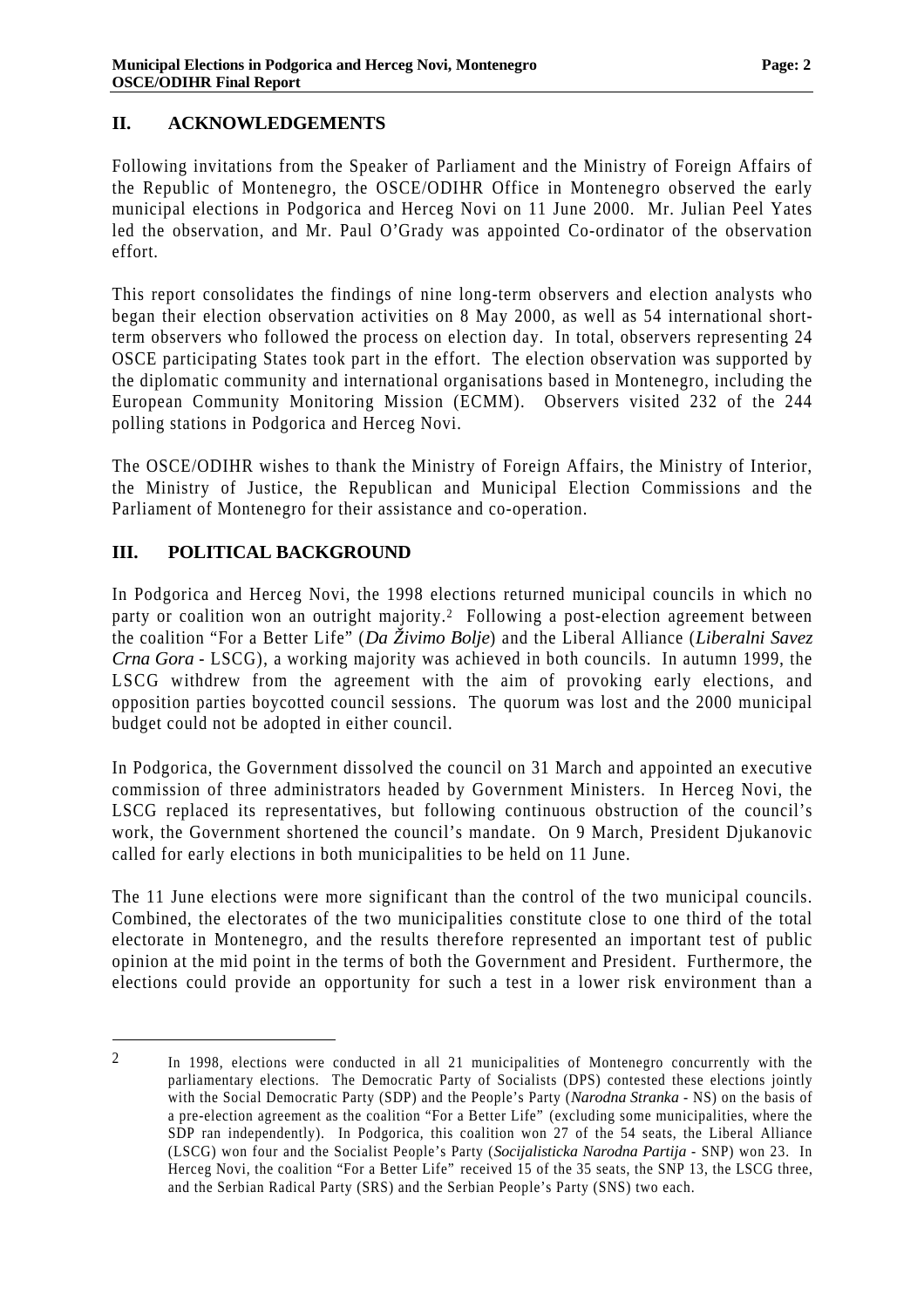possible referendum on the status of Montenegro, which was also under discussion at the time.

## **IV. LEGAL FRAMEWORK**

### **A. GENERAL OUTLINE**

The Law on Local Self-Government (1995) stipulates that municipalities form the basic territorial units of local self-government in Montenegro, with the municipal council being the representative body. The councils have 30 members, plus an additional member for each 5,000 electors. In Podgorica, 54 councillors were elected and in Herceg Novi 35. The Mayor is elected by a majority vote in the municipal council.

The Constitution of the Republic of Montenegro (1992), the Law on the Election of Councillors and Representatives (1998, amended 2000, hereafter Election Law) and the Law on the Registers of Electors (2000, hereafter Law on Voter Registers) are the principal texts establishing the legal framework for municipal elections. Other laws relevant to elections include: the Law on Local Self Government; the Law on Political Parties; the Public Information Law; the Law on Public Meetings; the Law on Financing Political Parties; the Law on Temporary and Permanent Residence; and the Law on Identity Cards. In addition, regulations addressing the work of Polling Boards, media presentation during the election campaign and compilation of Voter Registers were also adopted by Parliament and other State bodies.

#### **B. ELIGIBILITY – VOTERS AND CANDIDATES**

Every Montenegrin citizen aged 18 or over who has permanent residence of at least 24 months in Montenegro and 12 months in the municipality has the right to vote in the municipal elections and to stand as candidate. The commonly accepted understanding of the term "Montenegrin citizen" *(gradjanin)* is a permanent resident of Montenegro with the Federal Republic of Yugoslavia's citizenship (*drzavljantsvo*). In 1999, Montenegro adopted a new citizenship law, which uses a more specific term for "Montenegrin citizen" ("*drzavljanin*"). The new citizenship law has not resulted in any change of eligibility of voters already registered.

Political parties registered in Montenegro, coalitions of such parties and groups of citizens nominate candidates for councillors on the basis of "electoral lists". An electoral list must contain a number of candidates not less than one third of the potential seats available. Submitters of election lists are obliged to collect signatures from at least 1% of the total number of electors registered in the municipality. Parties, coalitions or groups of citizens representing ethnic Albanian citizens of Montenegro are required to collect only 200 signatures.

Citizens temporarily resident abroad, serving in the federal army (VJ) or taking part in military exercises as well as those in pre-trial detention or serving prison sentences are entered in the Voter Registers according to their last place of residence. Persons deprived of "business capacity" by court order are deprived of the right to participate as voters or candidates.<sup>3</sup>

<sup>3</sup> Citizens who lack "business capacity" are those who have been certified by court order as mentally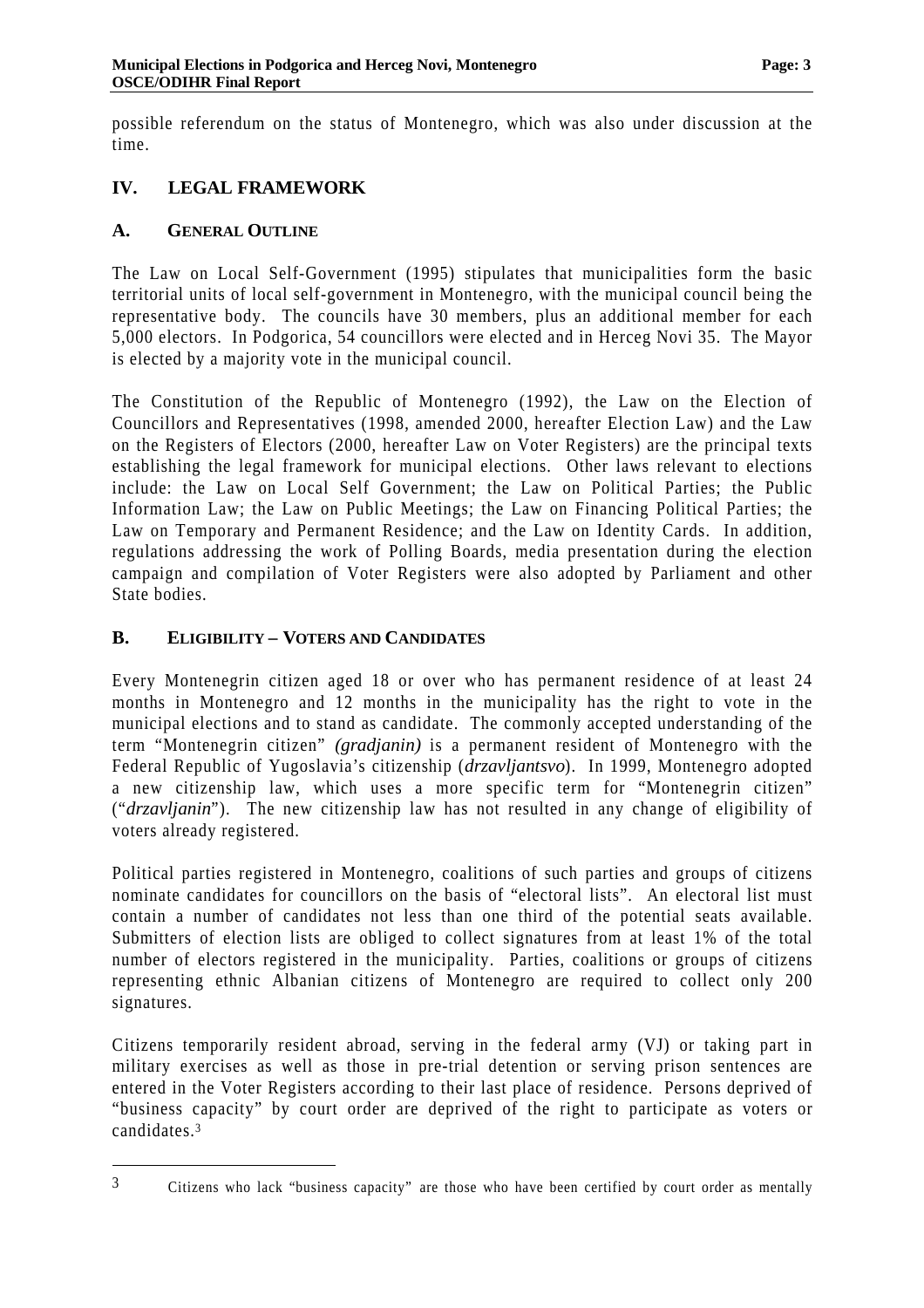## **C. ELECTION SYSTEM**

Municipal councils are elected for a four-year term by secret, direct vote, through a proportional representation system with the municipality as the constituency. Electoral lists must receive at least 3% of votes to participate in the distribution of mandates, allocated on the basis of the d'Hondt method.

#### **D. AMENDMENTS TO THE LEGAL FRAMEWORK**

The 11 June elections took place under a new legislative framework, adopted by consensus between the governing coalition (DPS, SDP and NS) and the SNP, the largest opposition party. Parliament adopted a new Law on Voter Registers, while the Election Law was significantly amended. The two Members of Parliament representing the two Albanian parties voted against the two laws because the ethnic Albanian community in the Municipality of Podgorica was denied preferential treatment. Both laws came into force on 18 March, nine days after the elections were called.

The two laws provide a sound, in some aspects improved, basis for conducting elections. The provisions affording the two main opposition parties increased participation in the work of election commissions and Polling Boards as well as the provision for non-partisan domestic election observation are of particular importance.

### **E. LEGAL ISSUES**

### **1. Allocation and Termination of Mandates**

The OSCE/ODIHR continues to be concerned about legal provisions for allocating and terminating the mandates of elected representatives. Article 96 of the Election Law stipulates that half the seats won by a party will be allocated to the first names on the candidate list and the remainder will be subject to a decision of the electoral list submitter. The Republican Election Commission advised the OSCE/ODIHR that it was common practice for the relevant election commission to select all seats won from the list of candidates in the same order listed. After the council is constituted, some members would resign and would be replaced with other candidates from the list based on a decision of the submitter. The practice enables the names of senior political figures to be registered on election lists, possibly without the intention of taking up their seats if elected. However, the practice misleads voters and reduces their ability to choose candidates.

Article 101(7) of the Election Law provides that the term of office for an elected councillor or representative shall be prematurely terminated if they cease to be members of the political party on whose electoral list they were elected. This article is triggered regardless of whether the loss of party membership is voluntary through resignation or follows expulsion from the party. This article may conflict with Article 77 of the Constitution of the Republic of Montenegro, which states: "Every deputy shall vote according to his own beliefs and may not be recalled". Furthermore, Article 101(7) may contradict the commitment formulated in paragraph 7.9 of the 1990 OSCE Copenhagen Document which states: "candidates who obtain the necessary number of votes required by law are duly installed in office and are permitted to remain in office until their term expires or is otherwise brought to an end in a

incapacitated.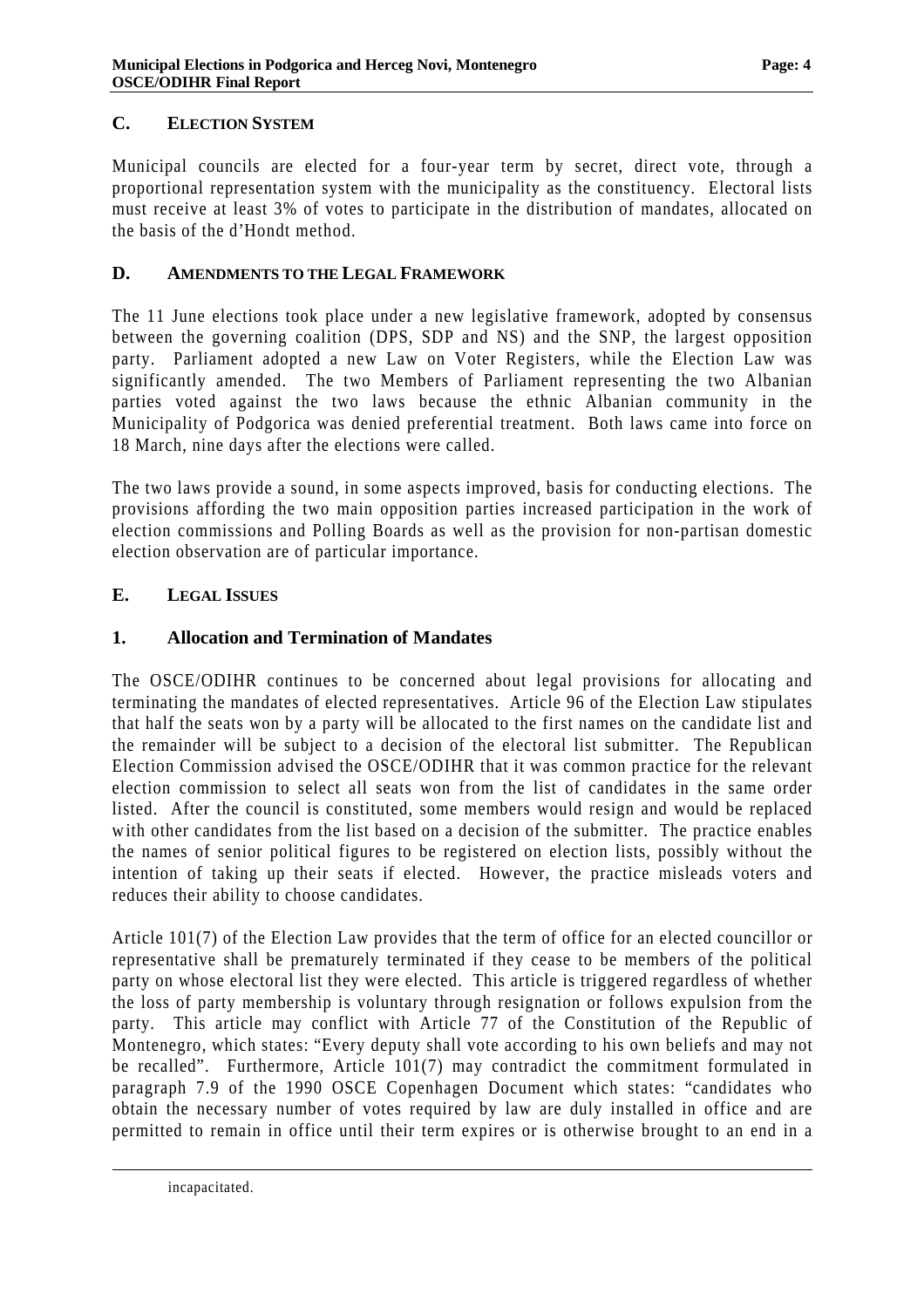manner that is regulated by law in conformity with democratic parliamentary and constitutional procedures".

In general, articles 96 and 101(7) make elected representatives less accountable to voters.

## **2. Amended Residency Requirement**

The amended Election Law alters the eligibility criteria by increasing the period of required residence in Montenegro from 12 to 24 months and by introducing an additional 12-month municipal residency requirement. *Inter alia*, the motivation for this change appears to be to prevent an influx of FRY citizens previously resident in other parts of the federation, including internally displaced persons, from qualifying as voters and thereby potentially upsetting the political balance in what is a small electorate.

The 12 months municipal residency requirement is reasonable. However, the amendment was introduced with retroactive effect after the elections were called, which is contrary to international standards. Article 109 of the Constitution of Montenegro provides that a law may not have a retroactive effect, except where required by public interest and so prescribed when adopted. In the end, the application of the new provisions denied suffrage to a relatively small number of voters, who under the previous legislation were eligible to vote.

## **3. Transparency Versus Protection of Citizens' Personal Data**

The Law on Voter Registers creates a transparent framework for the compilation of Voter Registers, thereby enhancing the confidence of political parties and voters. The law introduces mechanisms for participants in the election process, including political parties, to request information relevant to the compilation of Voter Registers from State authorities and to seek correction of errors. In practice, political parties were given access even to some citizens' data held by the police.<sup>4</sup> In the process, citizens' right to privacy regarding personal data held by authorities was severely compromised.

In addition, responsibility for entries in Voter Registers ultimately rests with individual citizens rather than political parties. Where political parties apply for the deletion of individual names from the Registers, such citizens should be advised of the action brought against them as well as the mechanism and deadlines for appeals.

### **4. Control Procedures on Election Day**

 $\overline{a}$ 

The amended Election Law increased a variety of control procedures aimed at ensuring the integrity of the process on election day.

The amended law provides that each ballot shall be printed with a detachable coupon and each Polling Board shall have a unique stamp to mark ballot papers. Each coupon contains a unique serial number thereby improving ballot paper accounting that, in 1998, had been a contentious issue. The Election Law requires voters first to mark their ballot paper and then

<sup>4</sup> Political parties were given access to applications for issuance of identification documents, photo and fingerprint registration forms, records of change of residency and citizenship. The SNP made use of the legal provisions and was granted over 90 hours of access to archives, checking over 3,000 records on civil data. The SNP were also invited to monitor the processing of applications for identification document cards. (Source: Podgorica MUP).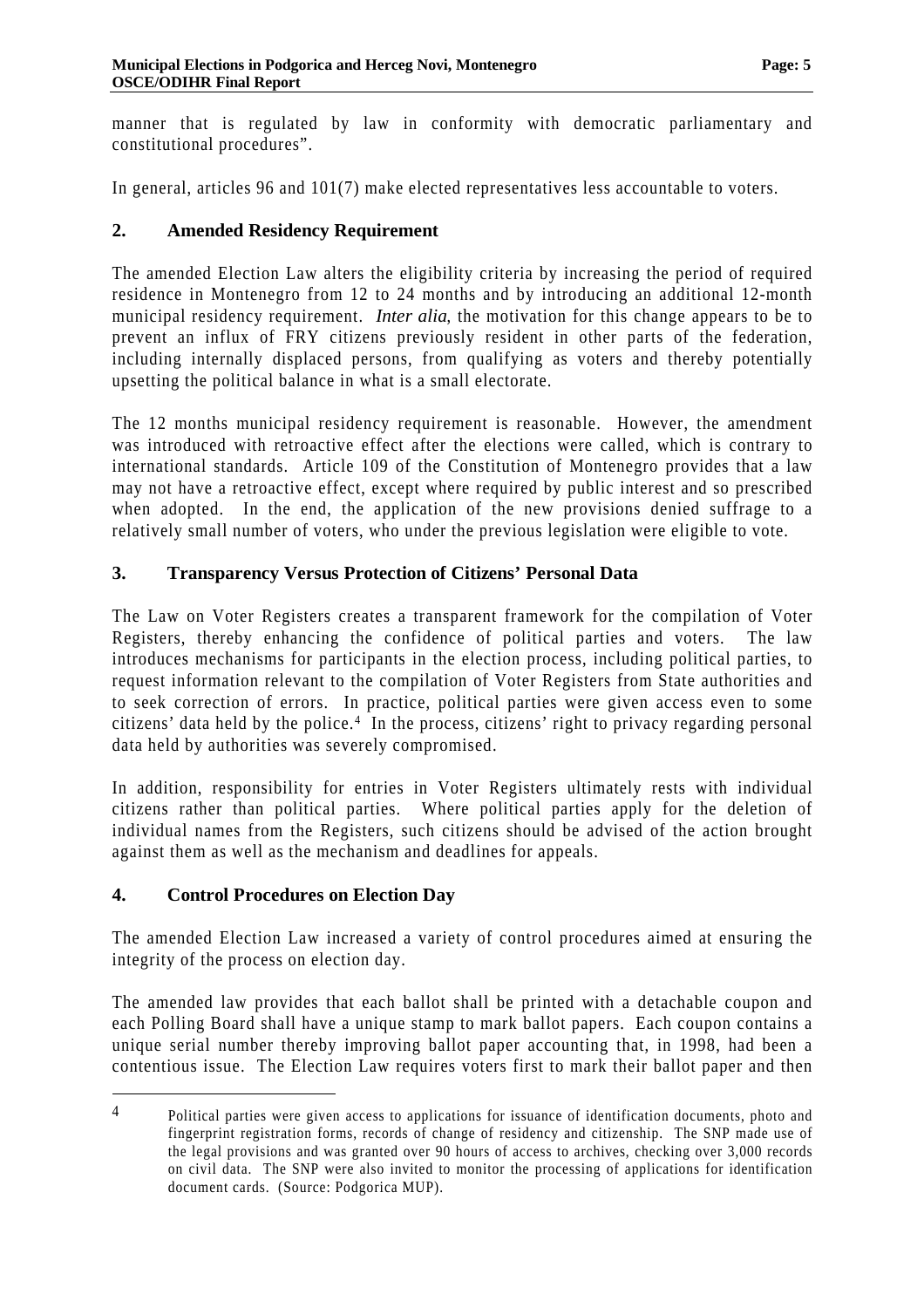to allow a member of the Polling Board to detach the coupon from the ballot paper. However, this provision potentially diminishes the voters' right to cast their ballot in secrecy as it permits members of Polling Boards to handle marked ballots before they are placed in the ballot box. Furthermore, the inclusion of additional control procedures may eventually be counterproductive, surpassing the capacity of voters to understand the new processes and Polling Boards to implement the procedures accurately.

The amended law contains a number of provisions for dissolving Polling Boards on election day if certain violations or procedural irregularities occur.<sup>5</sup> If all the provisions are followed to the letter, even minor infractions, including party representative not present at a polling station or campaign material placed within a 50-metre radius of a polling station, could result in repeat elections in a large number of polling stations. While violations on election day that have an impact on the outcome should trigger repeat polling, procedural errors that do not compromise the integrity of the ballot should not automatically do so.

## **5. The Election Campaign**

The Law on the Financing of Political Parties (1997) provides some public funding for campaigning and guidance on campaign finance issues. But in general its provisions are too vague to promote transparency. The law leaves it to political parties to ensure compliance with the campaign spending ceiling (250 times the national average salary) and to specify the means of financial control. In addition, the law is unclear as to how campaign spending limits can be enforced.

At least two provisions in the Election Law relating to the campaign are contradictory. Article 50 states, "No property (money, technical equipment, facilities, etc) of State authorities, State-owned enterprises, public institutions and funds, or of the Chamber of Commerce and Economy of Montenegro, can be used for the presentation of electoral lists", whilst article 114 states "State and local administration bodies shall make their premises, equipment, means and other facilities for conducting the election campaign available and provide equal conditions for their using to all the submitters of electoral lists".

### **6. Other Legal Issues**

The Election Law provides for both international and domestic observation of the elections. This is an improvement over the previous practice of regulating their participation through a decision of the Republican Election Commission. Article 111b provides that domestic observers shall be registered no later than five days before the election day. However, the law does not state the start date for domestic observer accreditation or specify their rights and obligations fully.

The amended law deleted article 86 of the previous law, which provided for the establishment of special polling stations in units of the federal army in order to give the electors serving in the army a possibility to exercise their right to vote. With the deletion of this article, the procedure to ensure the participation of voters in the federal army is now unclear.

<sup>5</sup> See articles 69, 79, 81, 83, 89 which stipulate Polling Boards shall be terminated for a variety of infractions and articles 69, 70 and 72 which stipulate that Polling Boards may be dissolved in certain circumstances.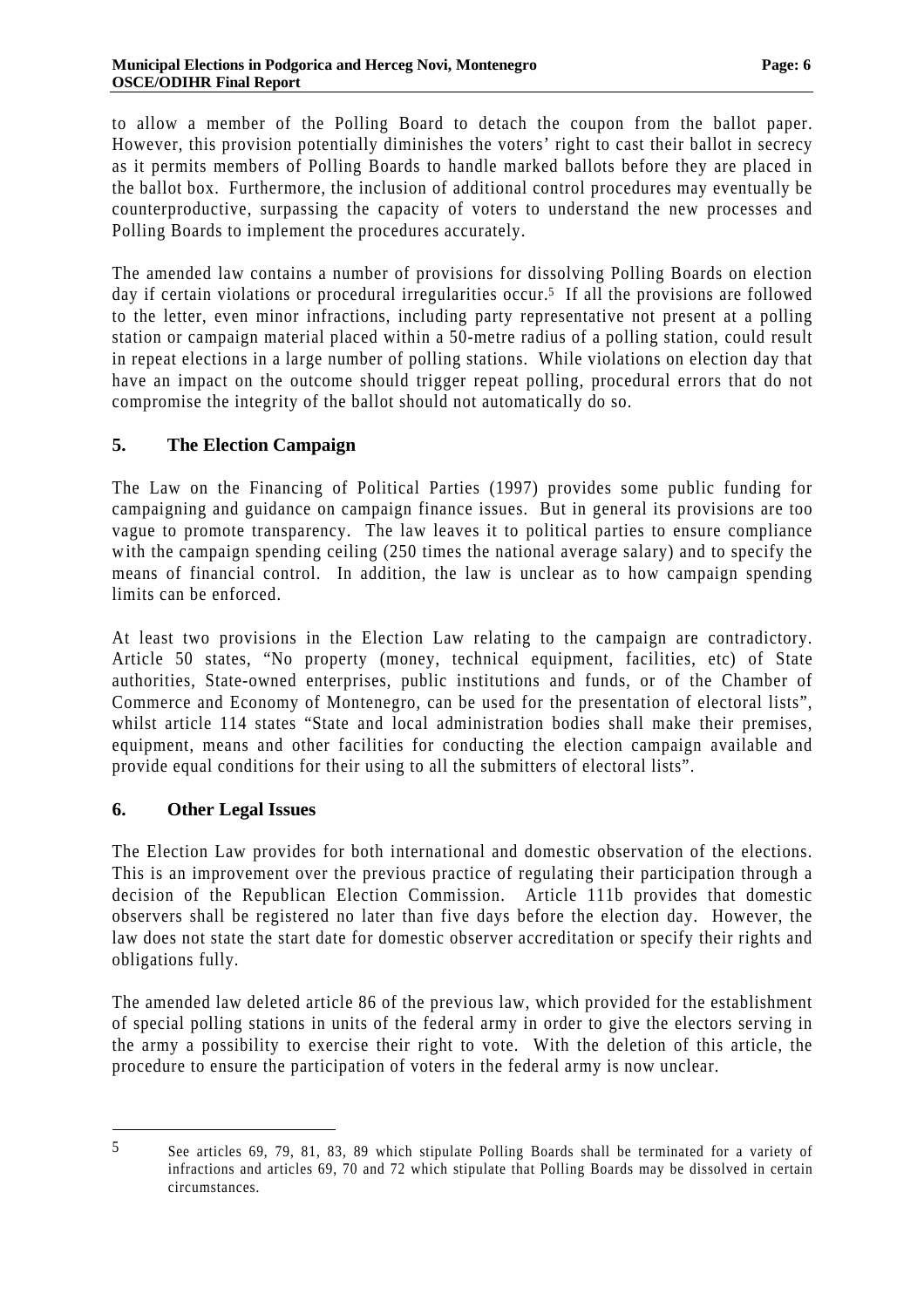## **V. PRE-ELECTION PHASE**

#### **A. ELECTION ADMINISTRATION**

#### **1. Structure of the Election Administration**

The Election Law provides for a three tiered election administration: the Republican Election Commission (REC), Municipal Election Commissions (MECs) and Polling Boards (PBs). Each has a basic composition (permanent members) and extended composition (authorised representatives of political parties, coalitions and citizens groups). Authorised representatives of the parties join the MECs 15 days before polling day, and PBs five days before polling day.

The REC has 11 permanent members, including a Chairperson, a Secretary and nine members, all appointed by the Republican Parliament. MECs have seven permanent members (including the Chairperson and Secretary) and are appointed by the municipal councils. The Polling Boards have a Chairperson and four members and are appointed by the MECs. Each of the largest parliamentary opposition parties may appoint one member to the REC. Thus, the Socialist People's Party and the Liberal Alliance had "permanent" members on the REC. Similarly, two permanent members of MECs and Polling Boards are appointed on the proposal of the two main opposition parties in the municipal councils.

To ensure professionalism in the work of election commissions, members of the REC and their deputies, as well as members of MECs, must be lawyers.

The inclusion of representatives of competing parties and coalitions in election commissions enhanced their political plurality. However, the extended commission members joined at a relatively late stage, after many of the important decisions had already been made.

#### **2. Performance of the Election Administration**

The MECs worked impartially and were able to meet nearly all election deadlines. The REC adopted comprehensive regulations and instructions.

During the pre-election period, only one decision of an MEC was appealed. The decision of the MEC in Herceg Novi to reduce the number of polling stations in the municipality from 42 to 37 was appealed to the REC, and then to the Constitutional Court, which upheld the decision of the MEC.

#### **B. REGISTRATION OF PARTIES AND COALITIONS**

The MECs in Podgorica and Herceg Novi registered seven and five election lists respectively. The main political forces contesting the elections were as follows:

The Republican governing coalition "For a Better Life – Milo Djukanovic" included the DPS, SDP and NS.<sup>6</sup> The three parties have a pro-European integration orientation and stand

<sup>6</sup> In Herceg Novi, the SDP ran independently of the coalition "For a Better Life", as in 1998. See page 2 "Political Background" for the full names of these parties.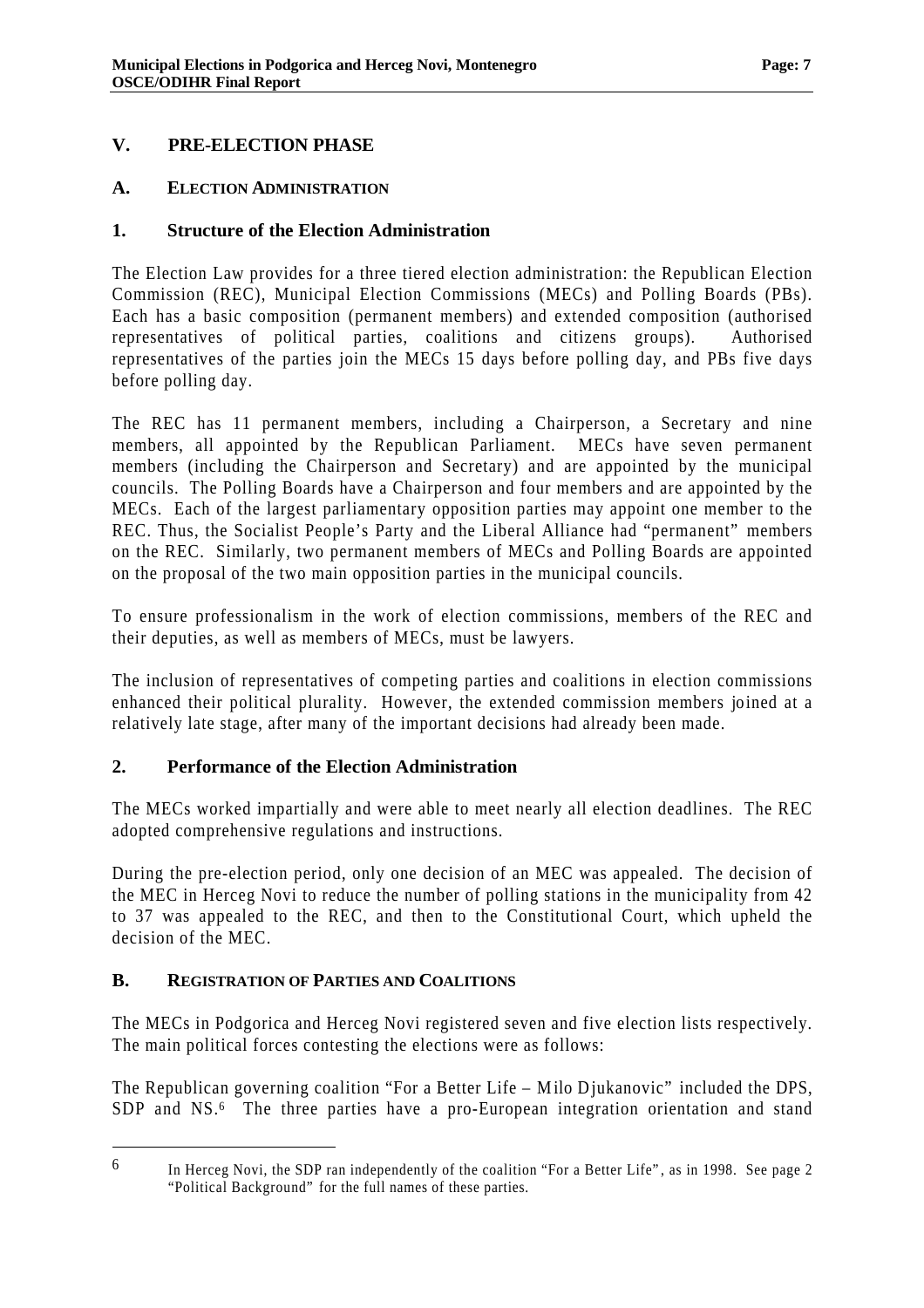behind the "Platform" presented by the Montenegrin Government to the Serbian Government about redefining the relationship between Montenegro and Serbia.

The pro-FRY opposition parties decided to run in a coalition "For Yugoslavia - Momir Bulatovic (Predrag Bulatovic)" in Podgorica, and under the same title less "Predrag Bulatovic" in Herceg Novi. The "For Yugoslavia..." coalition was agreed on 15 April between the Socialist People's Party (SNP), the leading opposition party in Montenegro, the Serbian Radical Party (SRS), and the Yugoslav United Left (JUL). The Serbian People's Party (SNS) joined the coalition shortly afterwards. The agreement made between the President of SNP Momir Bulatovic, Mirjana Markovic (JUL) and Vojislav Šešelj (SRS) appeared to create divisions within the leadership of the SNP in Podgorica. The two vicepresidents Predrag Bulatovic and Zoran Žižic initially expressed reservations over the agreement, but later promoted the coalition. In addition, the coalition was composed of four other parties: The Communist Party of FRY (KPJ), New Communist Party of FRY (Nova KPJ), RS – Nikola Pasic and Yugoslav Communists (Crna Gora).

The LSCG has a pro-European and pro-independence orientation.

The two parties representing ethnic Albanians in Parliament (Democratic Union of Albanians - DUA and Democratic Alliance in Montenegro - DSCG) submitted a joint election list in Podgorica, competing as "Together for Malesija".<sup>7</sup> The coalition contested the election only in Podgorica, where ethnic Albanians constitute some 10% of the total population. On Republican level policy issues, the Albanian parties support the ruling coalition.

In addition, three other election lists were registered in Podgorica, namely, the coalition "Serbian Unity" (*Srbska Sloga)*, including the Serbian National Radical Party (SNRS) and the Serbian Democratic Party of Montenegro, the Liberal Democratic Party of Montenegro (LDPCG), a newly registered party, and the Alliance of FRY – Communists of Montenegro (SKJ, KCG). In Herceg Novi, a group of independent citizens were also registered, bringing the number of election lists to five.

No lists were rejected in either municipality, but the OSCE/ODIHR received a complaint from the "Bosniak Democratic Party of Sandžak" (BDP-Sandžak) that the Ministry of Justice rejected their application to register as a political party in Montenegro. Without this registration, a party cannot contest the elections. Thus the BDP-Sandžak did not nominate candidates.

However, two of the parties forming the SNP led coalition were also not registered in Montenegro (NKPJ and RS – Nikola Pasic). Nevertheless, the MEC unanimously accepted registration of their list and no appeal was received within the 72 hours deadline. Although, the decision was pragmatic, as a rejection would have compromised the participation of the SNP and its coalition partners, thereby potentially undermining the whole election process, such a decision may create a dangerous precedent for future elections.

<sup>7</sup> Malesija is an area with a substantial ethnic Albanian population between Podgorica and the border with Albania.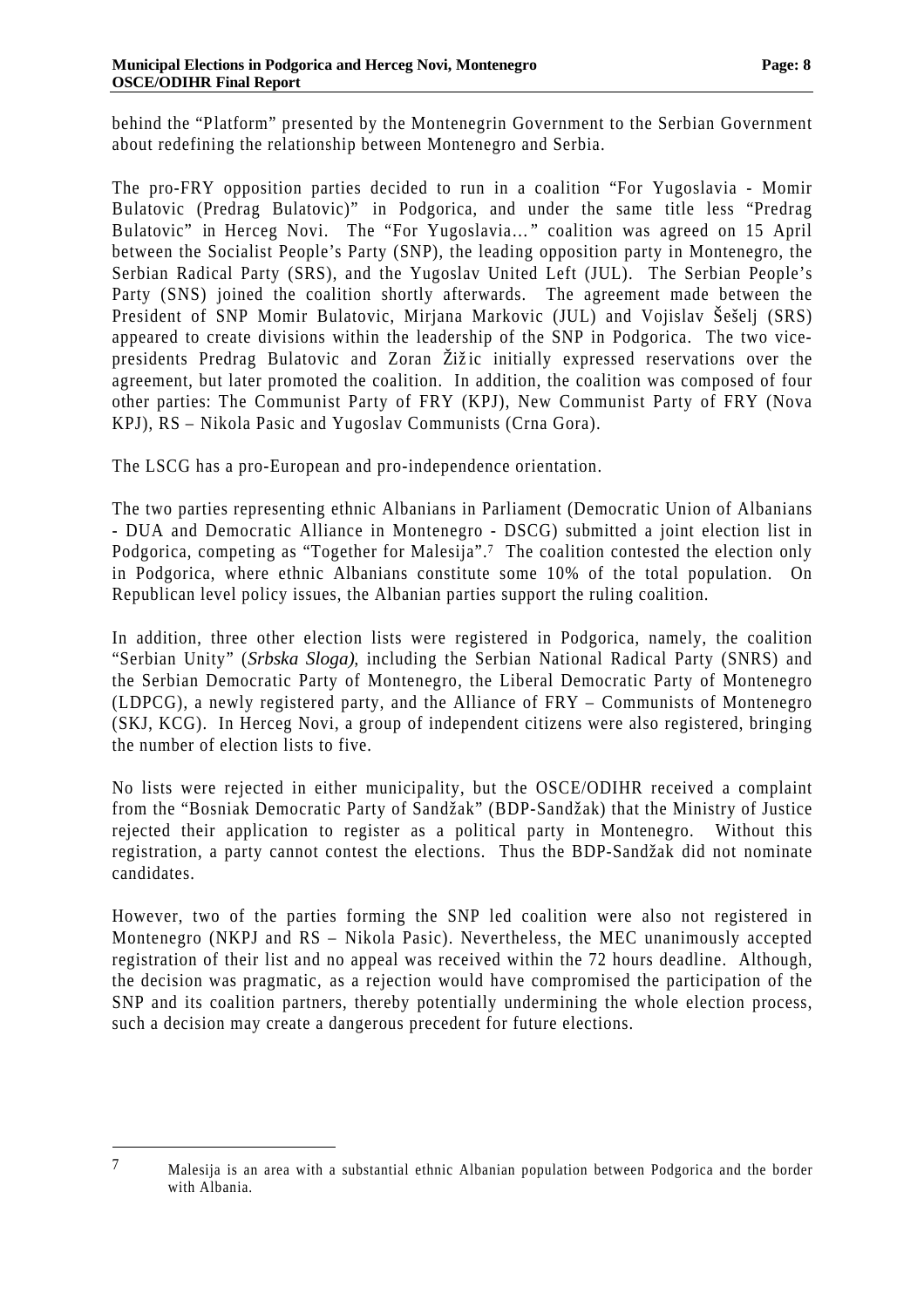## **C. VOTER REGISTRATION**

The accuracy of Voter Registers has been one of the most contentious political issues in previous Montenegrin elections. The Voter Registers for the June 2000 elections were compiled under a new law. The main changes relate to the access granted to political parties to examine the Registers and to request amendments, corrections and deletions of Register entries.

Under the new law, the municipal Voter Registers are unified in a consolidated database of electors maintained by the Republican-level Secretariat for Development. The Secretariat is an advisory body and municipal authorities retained primary responsibility to maintain Voter Registers. Therefore, 21 separate Registers continued in existence, one for each municipality. When errors were find in the Registers, the Secretariat for Development was not mandated to introduce corrections but could only recommend corrections to municipal authorities.

## **1. Updated Voter Registers**

In the 1998 elections, the presence of a large number of entries on the Voter Registers which lacked personal identification numbers was a source of concern to some political parties, despite the fact that voters with such entries could not vote.<sup>8</sup> Article 24 of the new Law on Voter Registers stipulated that persons entered in the Registers without a personal identification document number or identification card number shall be deleted from the Register after a 30-day grace period. The electorate were advised of the decision through the State media and were given sufficient time to update their entries with the required information and thus remain on the Register. However, only some 450 electors actually did so and as a consequence, some 11,500 entries were removed from the Registers in May 2000. This decision, in conformity with the legal provisions, enjoyed the support of all political parties and reduced the concern among main opposition parties that irregularities could occur on election day. <sup>9</sup>

A large number of SNP activists devoted considerable effort to verifying the accuracy of individual entries in the Voter Registers, requesting the deletion of certain entries and assisting citizens with applications for inclusion by submitting requests to the authorities on their behalf. The OSCE/ODIHR noted that the municipal authorities and the Supreme Court worked long hours to comply with requests from some political parties and to adjudicate appeals. Efforts should continue to ensure that the accuracy of Registers in all municipalities is improved to the standard achieved in Podgorica and Herceg Novi.

### **2. Appeals**

 $\overline{a}$ 

The Supreme Court adjudicated over 1,600 appeals regarding the Voter Registers, mostly concerning citizens in Podgorica municipality. Over 1,400 changes were made to the Registers and approximately 180 appeals rejected. Approximately 1,000 citizens were entered on the Registers and 100 deleted. Many of these changes were based on applications from political parties.

<sup>8</sup> See OSCE/ODIHR Final Report on the 1998 Parliamentary Elections.<br>9 In 2000, the Registers included 111.606 voters in Podgorica and 22.01

In 2000, the Registers included 111,606 voters in Podgorica and 22,018 in Herceg Novi. In 1998, these figures were 119,374 and 21,933 respectively.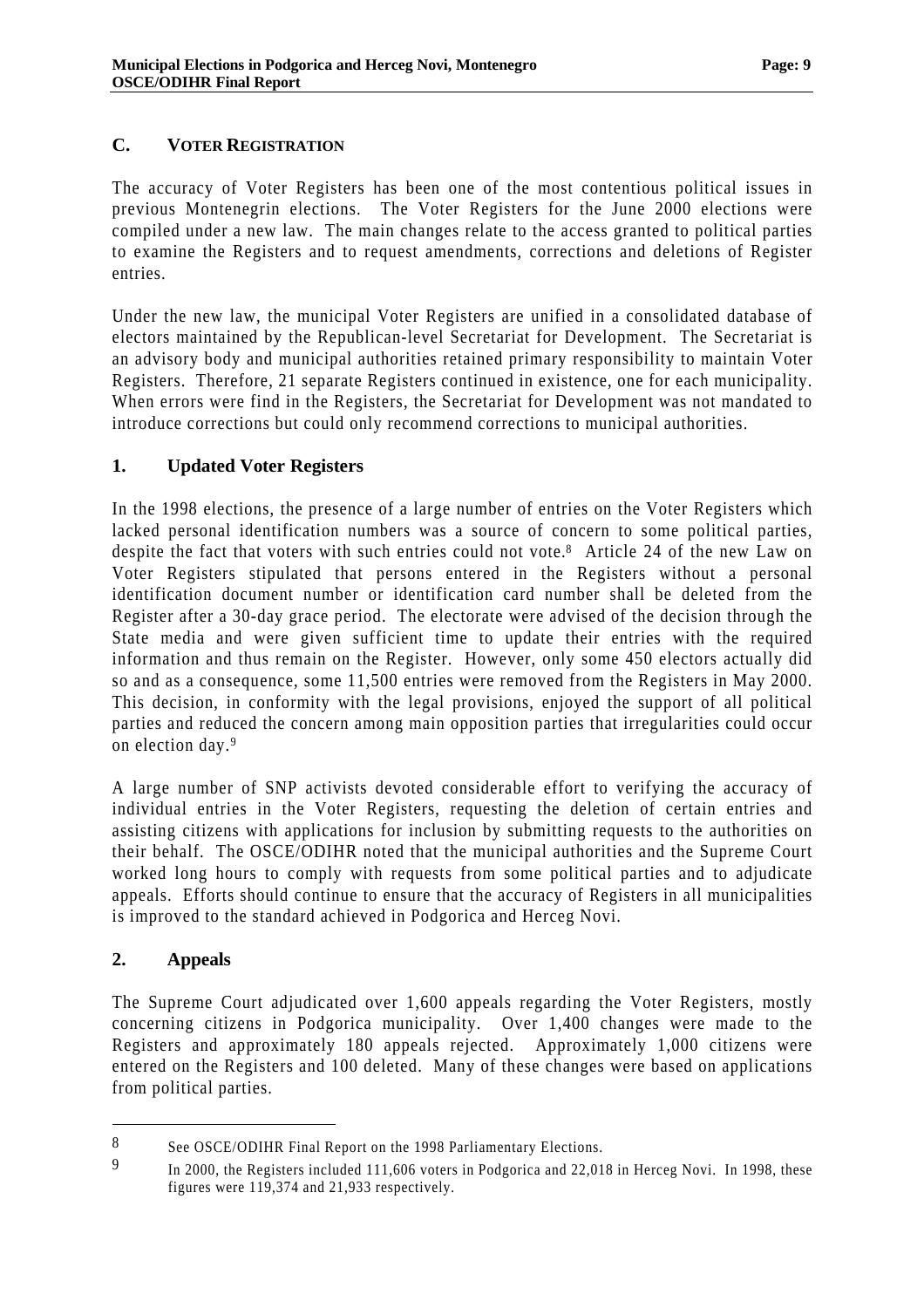#### **D. MEDIA AND THE ELECTIONS**

In general, Montenegro possesses an increasingly diverse media, particularly radio and print. Voters receive information from a variety of sources with differing political perspectives.

#### **1. The Legal Framework**

The Constitution of Montenegro protects the freedom of the press and enshrines the freedom of speech and the right for ethnic minorities to present information in their language. The Election Law contains a number of detailed media related provisions that, *inter alia*, establish the right of political parties, on an equal basis, to inform the public about their programs and activities. Other texts relevant to the media and elections include the Montenegrin Public Information Law and a special regulation adopted by Parliament concerning State media coverage during the election campaign. Referring to State owned media, article 16 of the Regulation on Media Presentation of Election Subjects provides for 3-minute broadcast slots during the election campaign on Montenegrin Radio and TV - half of that time free of charge and the other half paid, in line with market conditions.

The legal framework provides all parties and coalitions with equal access to the media through free airtime and roundtable discussions on State television, and coverage of their activities in the State controlled print media. However, the State owned media operate in a highly regulated framework and are obliged to report on Government activities in depth during news broadcasts. The activities and opinions of political parties are covered in other programs leading to an artificial separation between the opinion of the Government and its political opposition, thereby impeding normal political discourse. For example, the strict application of the legal provisions created an untenable situation in March 2000 when State owned TV was unable to report during the news about the resignation of Novak Kilibarda as President of the NS, as the matter did not concern the activity of State authorities.

In addition, the editorial policy of the State television is controlled by an Editorial Board composed of nominees of the parties represented in Parliament. Compared to the Editorial Board, the role of journalists and the authority of the Editor-in-chief is relatively weak. The Editor-in-chief takes part in the activities of the Editorial Board, but is not entitled to render decisions (article 26). In following the legal provisions and editorial policy of the Editorial Board, journalists working in the State owned media are de facto prevented from presenting a critique of the main political issues during the campaign.

There is a general absence of State regulation of privately owned electronic and print media. In the area of paid political advertising, there is no guarantee of equal terms for political parties, only a requirement to indicate that such broadcasts are paid.

### **2. Monitoring Conclusions**

The OSCE/ODIHR election team began monitoring the printed media on 11 May and the electronic media on 13 May. The monitoring team analysed broadcasts of Channel 1 of the State owned *Radio Televizija Crna Gora* (RTCG1) on a daily basis, two privately owned stations (*Elmag TV* and *Sky Sat Televizija*), monitored on alternate days, and a 10 day sample of the news broadcasts of *TV Nova/YU Info*. In addition, three daily newspapers published in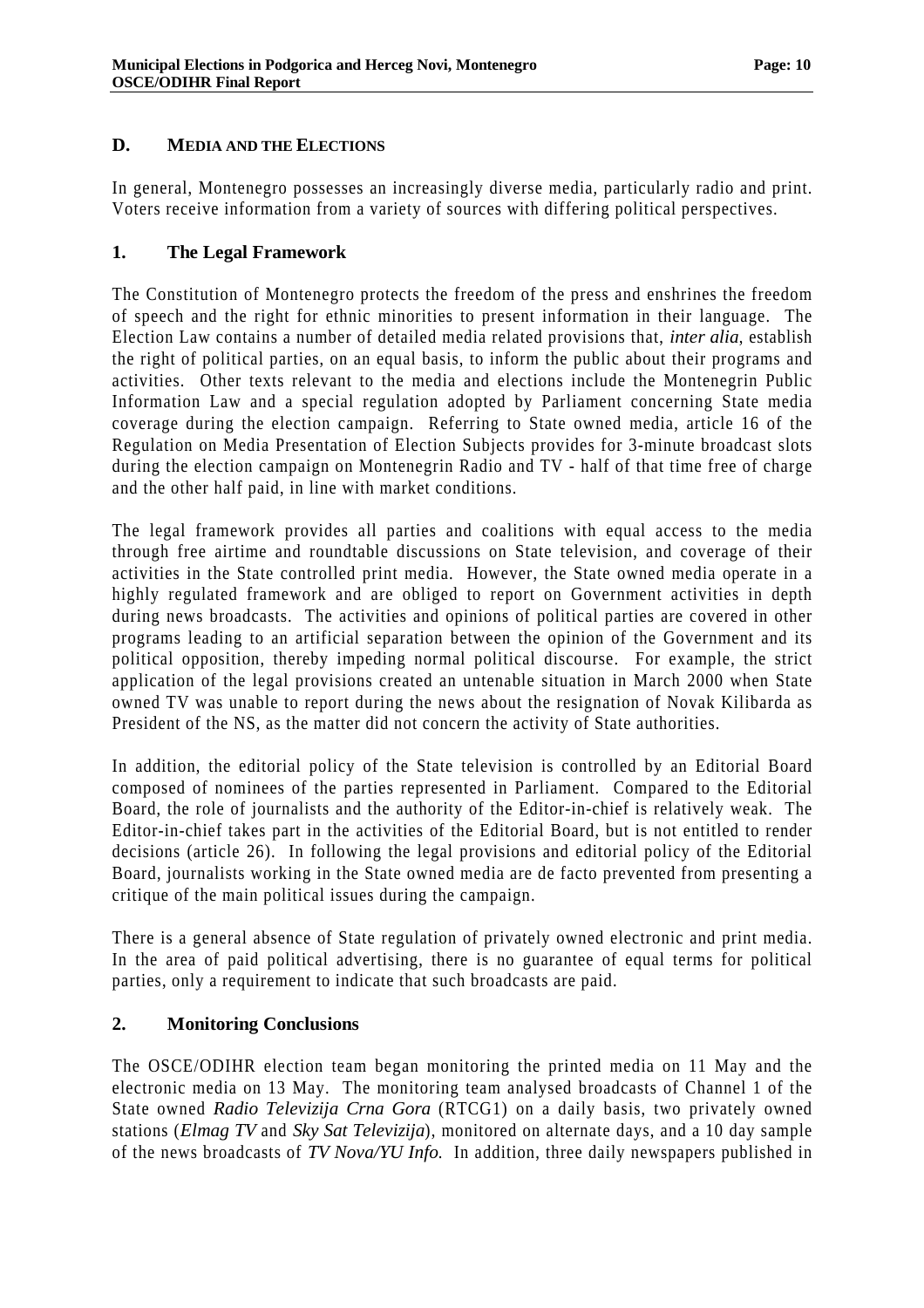Montenegro (*Pobjeda, Dan and Vijesti*) were monitored daily, and printed media from Serbia was monitored on an ad-hoc basis.

All submitters of election lists were entitled to free airtime during a special program (*Izbori 2000*) broadcast daily on RTCG1. In addition, two round tables for election contestants were held. The results of the OSCE/ODIHR monitoring indicate that RTCG1 generally fulfilled its obligations to report neutrally during the election campaign and largely complied with the provisions of the related legislation. However, RTCG1 gave disproportionate coverage to the Government and parties of the ruling coalition, particularly in its news broadcasts, where 83% of all "political" time was dedicated to the Government, the President or the parties of the ruling coalition.

Overall, the parliamentary parties enjoyed far greater television coverage than the nonparliamentary parties contesting the elections, mainly through the program "*Stranacko Ogledalo*" (Party Mirror) transmitted immediately after the main evening news and designed to inform on parliamentary activities. Three non-parliamentary parties contesting the election ("*Srpska Sloga*", LDP and "Independent List Budec") complained that this program gave parliamentary parties a distinct campaign advantage and was anomalous as Parliament was temporarily suspended until after the elections. Further, the parties clearly used this program to campaign in apparent contravention of the regulations adopted by Parliament.<sup>10</sup>

The print media reported independently, with *Dan* favouring the coalition "For Yugoslavia" and *Vijesti* reporting positively on the parties of Government. Both reported negatively on the political opponents of the parties they favoured. *Pobjeda* reported in a generally balanced manner, although it gave some advantage to the ruling coalition. Print media from Serbia circulated freely throughout the campaign and had a significant impact on the overall media coverage.11 To a substantial extent the media in Belgrade were able to influence the climate of the campaign by raising issues to which the Montenegrin media found it necessary to respond.

The situation for the electronic media, and particularly for the TV, was slightly different. The only TV channel in favour of the pro-FRY opposition was the privately owned and unregistered channel YU Info/Nova TV, which broadcast from sites under federal military control.12 The presence of this channel, broadcasting in violation of the Montenegrin Constitution and Public Information Law, paradoxically, assured a more complete representation of the political spectrum.<sup>13</sup>

<sup>10</sup> These regulations stipulate "During the election campaign, the parties from the Parliament of the Republic of Montenegro cannot use the right to present their activities which are directly linked with the elections in the municipalities of Podgorica and Herceg Novi through their parliamentary function" (article 18).

<sup>11</sup> According to information supplied by the Secretariat for Information, 110,000 – 120,000 copies of print media from Serbia are distributed in Montenegro.

<sup>&</sup>lt;sup>12</sup> YU Info broadcast two main news editions and many short news bulletins (3/5 minutes) during the day. On occasion, it broadcast interviews with politicians (repeated many times) and had a daily broadcast on the local elections in Podgorica and Herceg Novi.

<sup>13</sup> The Constitution of the Republic of Montenegro states that "Publication of newspapers and public dissemination of information by other media shall be accessible to everyone without prior permission, subject to registration with the competent authority. Radio and television broadcasting organisations shall be established in accordance with law" (article 35, emphasis added). The Public Information Law states: "Public information media may be founded freely, without obtaining an approval and shall be registered with the Republican public information authority" (article 14). "Prior to putting the public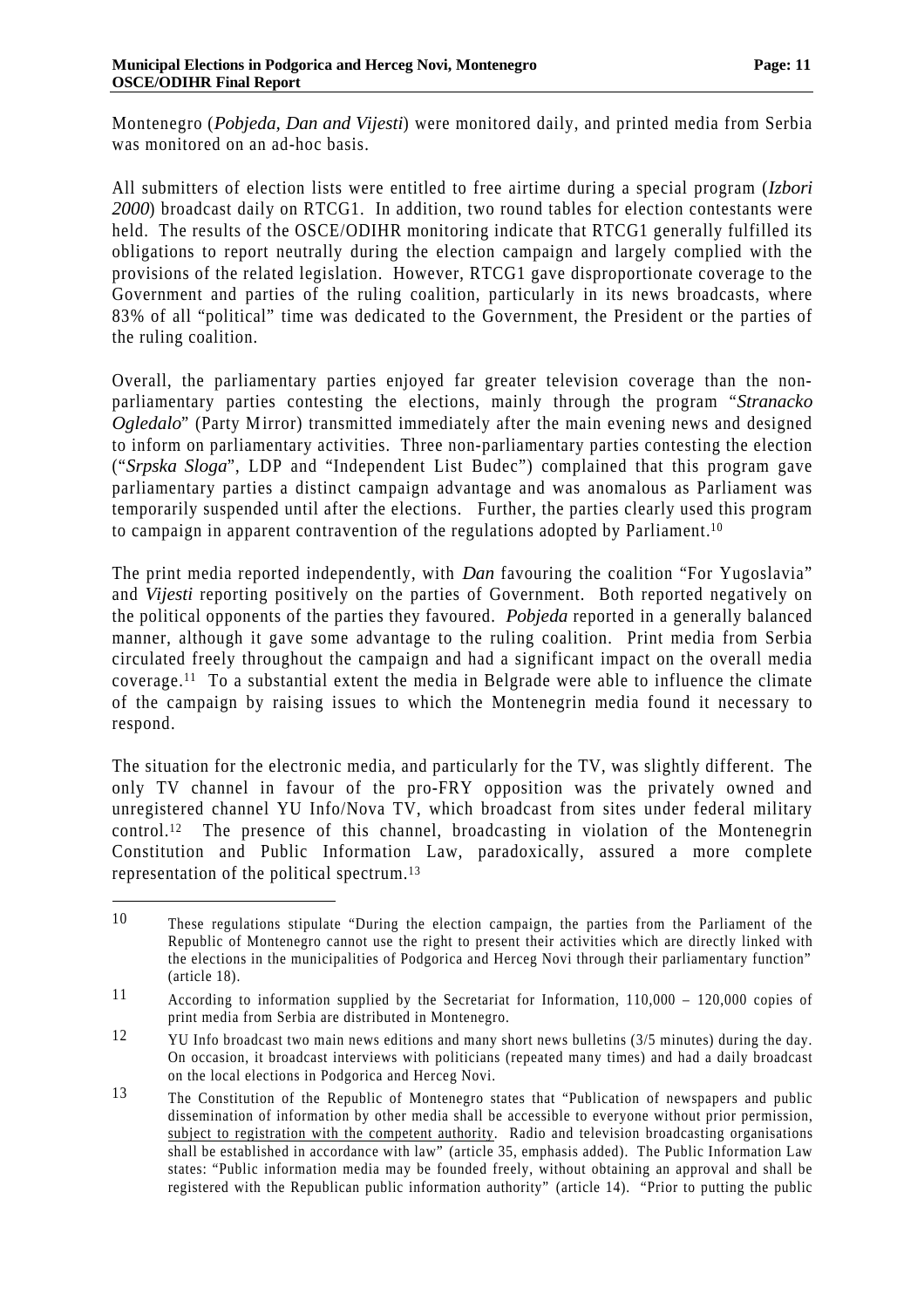The privately owned television channels monitored by the OSCE/ODIHR gave strong support to the ruling parties, with *Elmag* devoting 88% of its political coverage to the Government and governing parties. The news broadcasts of Sky Sat also favoured the Government and governing parties, granting them 76% of the total time devoted to political subjects. During the last days of the campaign, Sky Sat broadcast extensive footage of two large rallies of "For a Better Life".

Many paid advertisements were placed in the private media, a large number not indicated as such, as required by law. As some parties used paid time extensively, the authorities responsible should assess carefully if campaign expenditure limits were exceeded.

In general, the campaign silence period was respected. However, the print media from Serbia did not respect the request from the Montenegrin authorities to honour the campaign silence and continued distribution in Montenegro. The privately owned TV station Blue Moon broke the campaign silence on election day when it interviewed the mayoral candidate of the Coalition "For a Better Life".

#### **E. ELECTION CAMPAIGN**

 $\overline{a}$ 

Despite an intense political competition, fundamental freedoms were respected during the pre-election campaign and political parties and their activists were able to express their opinions without interference.

The three main election contestants held many rallies and public meetings. The OSCE/ODIHR observers reported that, in spite of the deep rivalry between political parties and their supporters, all were able to campaign freely in a generally calm atmosphere.

The campaign in both municipalities was fought largely on national issues with the relationship between Serbia and Montenegro as the central theme. However, the campaign in Herceg Novi also focussed on local issues, such as tourism, privatisation and water supply.

The coalition "For Yugoslavia" campaigned on the continuation of the FRY and accused the Montenegro Government of buying votes, corruption and diverting foreign aid for campaign purposes. The third largest party, the LSCG, claimed that both coalitions were equally bad and maintained that the governing coalition was corrupt, abused the media, and intimidated voters through the police force.14 The Albanian parties campaigned on a noticeably more nationalist platform than previously. Their political program included increased minority rights and municipal status for Tuzi, the area in Podgorica municipality where the ethnic-Albanian minority is concentrated.

The murder of presidential security advisor, Goran Zugic, on the night of 31 May, raised tensions during the campaign.

information medium into operation, the founder is obliged to lodge an application for registration into the register of public information media to the competent Republican authority" (article 17). Thus far, the founders of YU Info have not made any official request to the Montenegrin authorities for the use of frequencies.

<sup>14</sup> Both the SNP and the LSCG alleged a politicised police involvement in the elections, but the OSCE/ODIHR did not receive any evidence to substantiate these claims.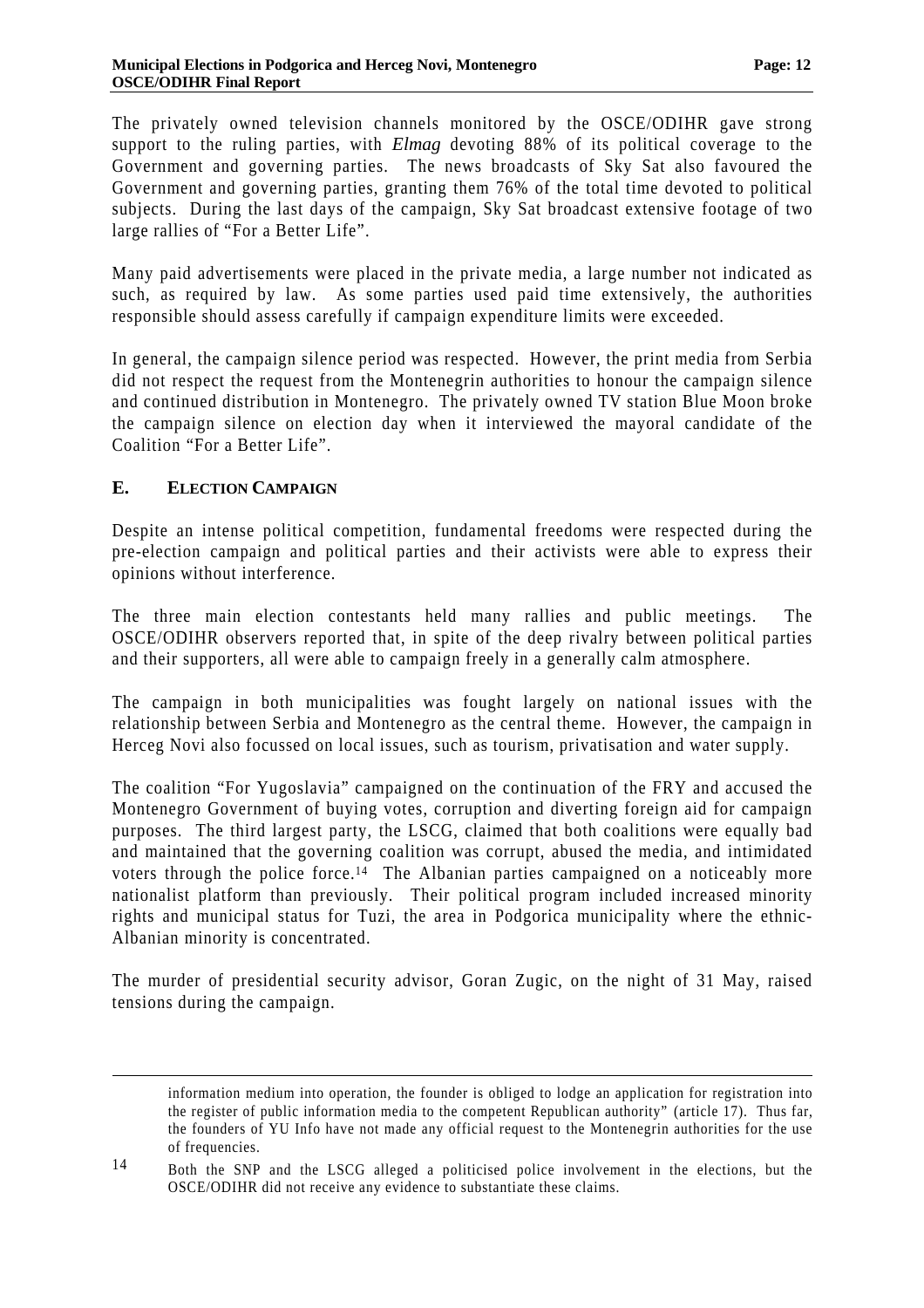Political rivalry increased during the last two weeks of the campaign when parties began holding daily rallies, mostly with a negative tone. The ruling coalition "For a Better Life" accused the coalition "For Yugoslavia" of being little more than a mouthpiece for the Belgrade regime and of attempting to oust the Montenegrin Government using the federal army. The visit to Belgrade by leading SNP figures received wide publicity.

The overwhelming majority of campaign material posted publicly was produced by the governing coalition. Posters were placed on public buildings and private property, including shop windows, often without the agreement of owners.

## **VI. ELECTION DAY**

#### **A. GENERAL ASSESSMENT**

Despite the tension underlying the pre-election period, polling was conducted in a calm and peaceful manner, with the Polling Boards applying the law meticulously.

The participation of authorised representatives from political parties was central to the level of confidence and, despite mistrust between members of some Polling Boards, almost all were able to work co-operatively and efficiently. On election day, only a few complaints were recorded, mostly concerning minor procedural errors. Voters were able to cast their ballots in secrecy and free from intimidation or attempts to influence their will.

The introduction of a number of new security features enhanced the integrity of the ballot, although the ballot paper coupon caused some confusion. The timely announced results were accepted promptly by all contestants.

### **B. TURNOUT**

The turnout in both municipalities was remarkably high, with almost 79% participating in Podgorica and 75% in Herceg Novi. The improved accuracy of the Voter Registers contributed to these figures. Nevertheless, it is clear the citizens of Montenegro took their civil rights seriously and were enthusiastic participants in the election process.

#### **C. DOMESTIC OBSERVERS**

Three domestic non-partisan observer groups were accredited to observe the elections, namely the Montenegrin Helsinki Committee, the Centre for Democracy and Human Rights (CEDEM), and the Centre for Monitoring Elections (CEMI). The latter undertook also media monitoring and voter education projects.

All domestic observer groups received accreditation from the REC, although CEMI failed to accredit 600 observers it had recruited, as the REC argued not all were members of the organisation. Finally, the REC accredited 250 CEMI observers.

In general, domestic observer groups were able to conduct their activities without interference, although a few isolated cases of harassment and impeded access to polling stations were reported.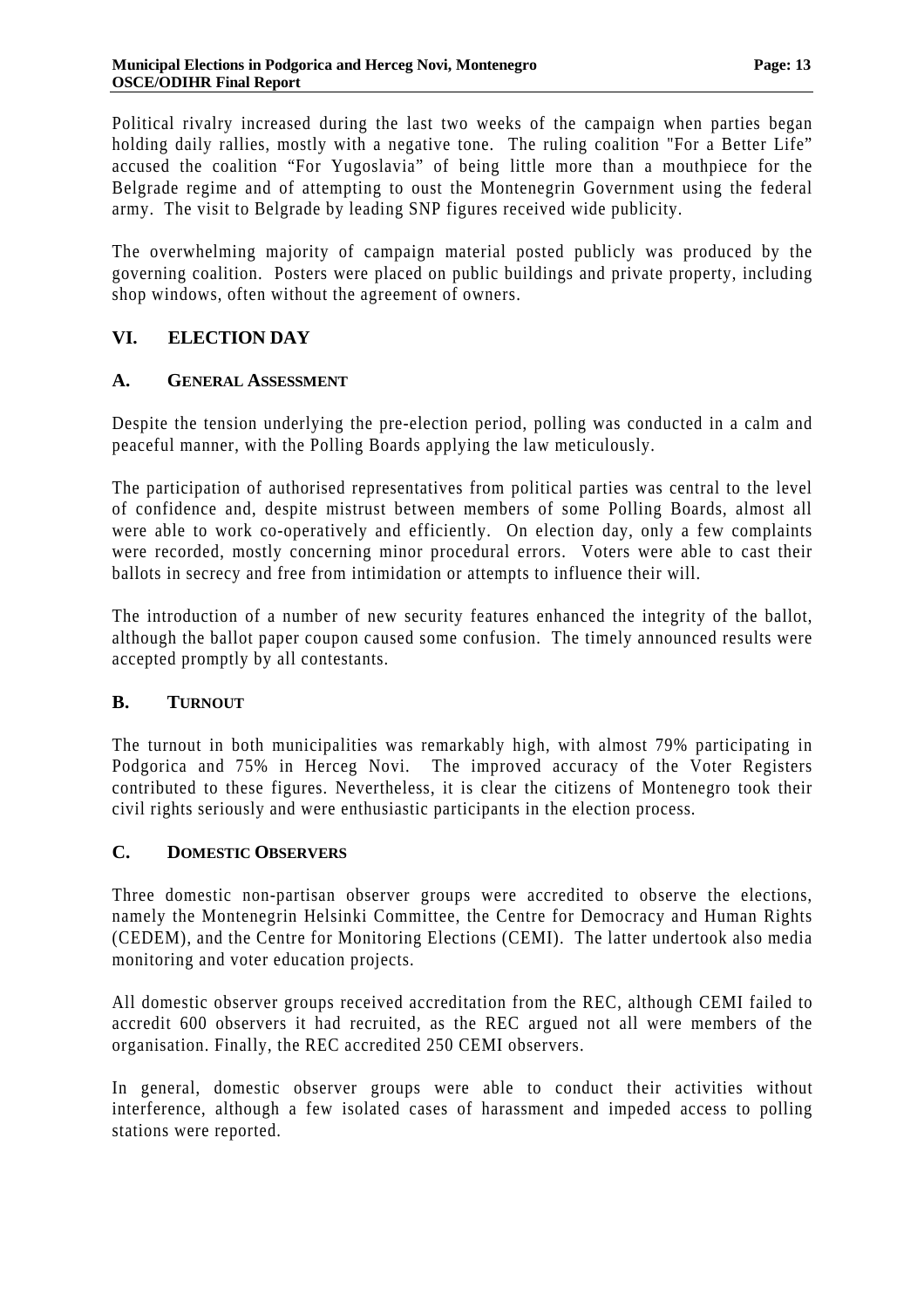## **D. VOTING**

On election day, OSCE/ODIHR observers visited 232 of the 244 polling stations, sometimes returning to the same polling station during the course of the day. Overall, observers reported positively on the process, assessing polling was well conducted in 84% and satisfactorily in 13% of observations. Observers reported a generally low profile for security personnel (MUP and VJ) and no instances where police were seen inside polling stations. In addition, observers did not record a single case of anyone attempting to influence the will of voters, or a single case of intimidation of voters. The attached in Annex 1 statistics, based on 314 reports from observers, indicate overall a very positive assessment of the polling.

## **E. VOTE COUNT**

OSCE/ODIHR observers followed the counting of ballots in 31 polling stations. Overall, observers reported positively on the conduct of the count, with 23 teams reporting it was well conducted (74%), five teams reporting it was satisfactorily conducted (16%), and only three teams reporting it was poorly conducted (10%).

In all cases where the entire counting process was observed, all Polling Board members signed the result protocols and all were given copies. Of the 31 polling stations observed, Polling Board members recorded comments in six protocols, which were adjudicated later by the MECs.

### **F. TABULATION AND ANNOUNCEMENT OF PRELIMINARY RESULTS**

OSCE/ODIHR observers monitored the aggregation of polling results at the MECs. Observers reported that, although there was some congestion at MEC Podgorica premises due to the relatively large number of polling stations delivering individual results, the process was completed in a transparent manner. Partial preliminary results were reported through the media and final preliminary results were announced on the morning of 12 June. <sup>15</sup> The final results are attached in Annex 2.

### **VII. THE OUTCOME**

 $\overline{a}$ 

All contesting the election accepted the outcome shortly after the announcement of preliminary results. In Podgorica, the LSCG submitted a total of 24 complaints concerning minor procedural errors.<sup>16</sup> Six of these complaints were withdrawn by the LSCG, and the MEC rejected the remainder.

On 14 June, the SNP alleged that 4,000 DPS voters registered in Niksic municipality had voted in Podgorica. The DPS protested strongly that the allegation was wholly without foundation. OSCE/ODIHR observers found no evidence whatsoever to give credence to this allegation.

<sup>15</sup> As one polling station in Podgorica was required to repeat polling on 16 June, and the LSCG submitted a number of complaints concerning polling procedure, the final results were announced later. The result of the single repeat polling could not affect the distribution of mandates.

<sup>16</sup> These concerned mainly insignificant discrepancies in the completion of protocols, the number of control coupons and cast ballots as well as the number of ballots received and the number of registered voters.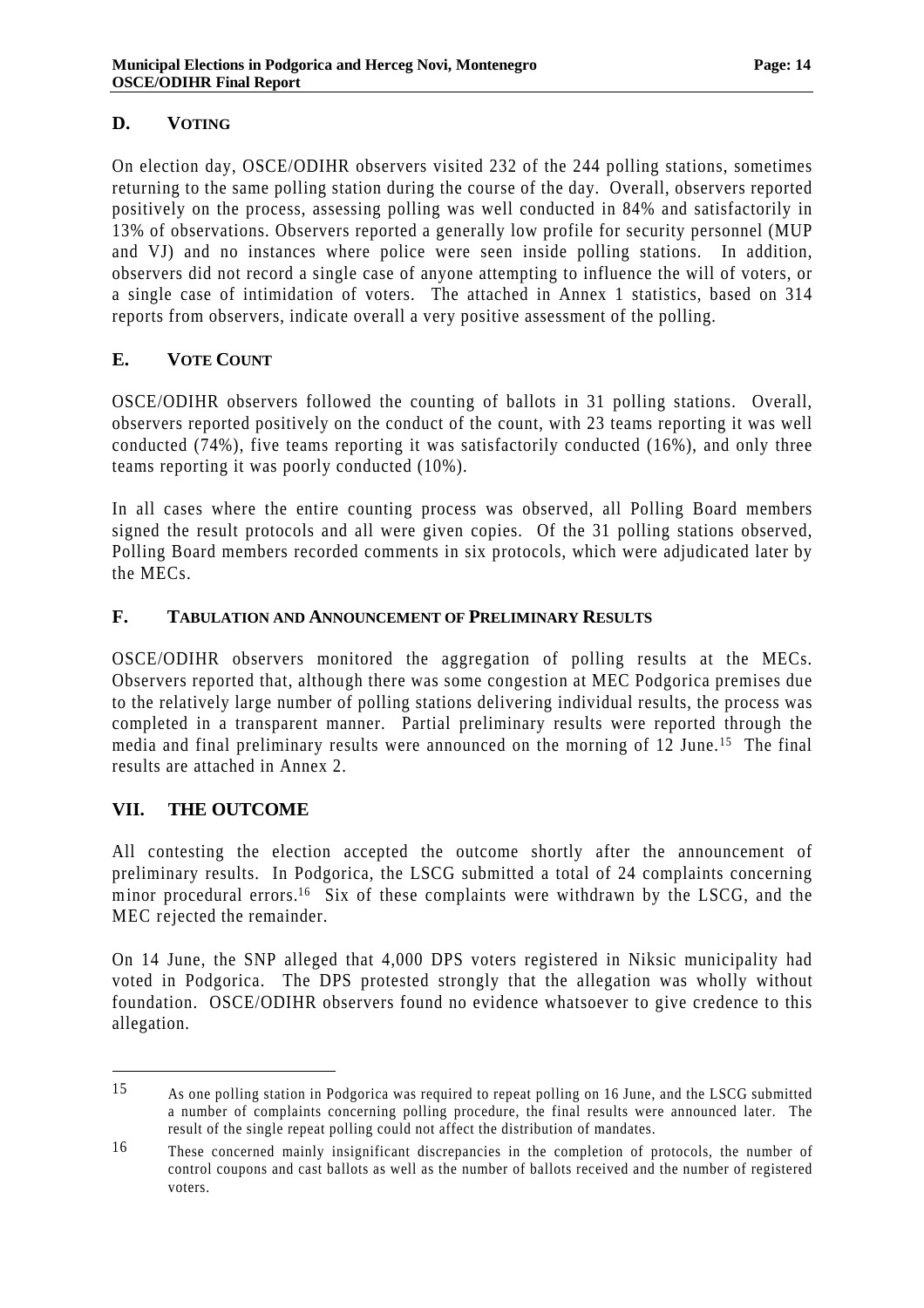In political terms, the swings in the two municipalities, which gave each coalition a clear-cut victory, were small but significant. The stated objective of the elections was achieved, namely unblocking the two municipalities that, after 1998, could be governed only by coalition. Both the Government coalition and the pro-Belgrade SNP, the principal party of opposition, had cause for satisfaction, with victory respectively in Podgorica and Herceg Novi.

The pro-FRY coalition performed most effectively in Herceg Novi, where the presence of a large number of long time refugees in the municipality from the conflicts in Croatia and Bosnia had an important impact. Other local factors were also significant. The parties of Government were satisfied with their performance in Podgorica, where their vote increased sufficiently to gain control of the council. The Liberal Alliance, which was responsible for triggering the elections when it withdrew from coalition with the governing parties in both municipalities, lost ground. The ethnic Albanian vote resisted the overtures from the Albanian nationalist coalition and voted as in 1998 for the governing parties.

The elections represented a considerable achievement for Montenegro. They were well conducted in a difficult and complex political environment, and against a backdrop of continuing unease between Podgorica and Belgrade.

## **VIII. RECOMMENDATIONS**

The following recommendations should be considered:

#### **A. LEGAL FRAMEWORK**

- 1) The provisions of the Election Law relating to the allocation and termination of representatives' mandates should be reviewed to ensure democratic principles and Constitutional provisions are respected.
- 2) Although in practice complete results by polling station are available, the Election Law should include a specific obligation for their publication and broad dissemination.

### **B. ELECTION ADMINISTRATION**

- 3) The political, ethnic, and gender pluralism of the permanent members of election commissions should be improved. Authorised representatives of the political forces contesting the election should be able to join election commissions and Polling Boards without undue delay.
- 4) The Election Law should stipulate the equal status of permanent and extended members of election commissions and Polling Boards. Consideration should be given to entitling Polling Board members to elect their Chairs.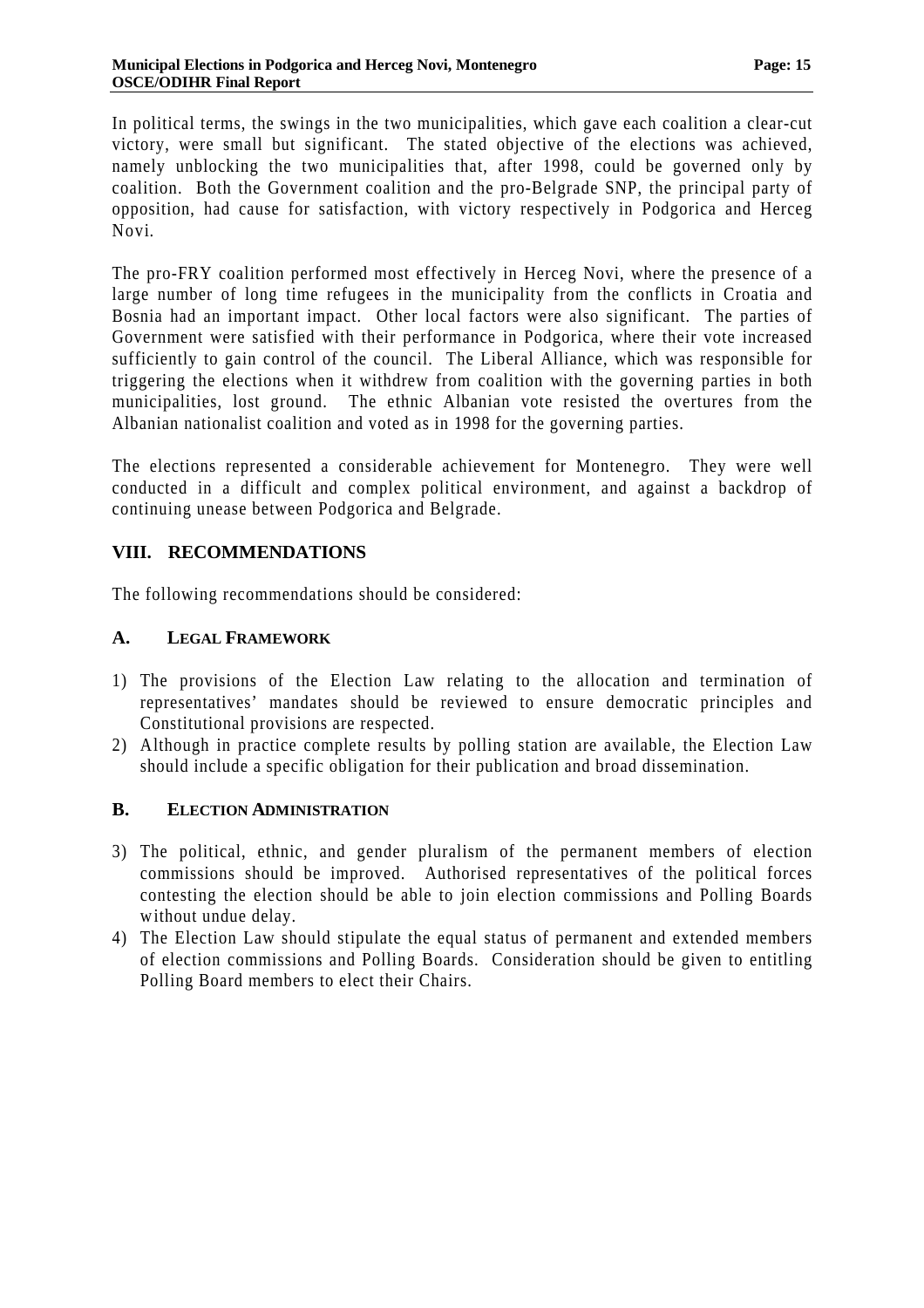#### **C. VOTER REGISTERS**

- 5) An enhanced role for the Secretariat for Development with the necessary power to produce a definitive Central Voter Register would further improve the Voter Register. Efforts to improve the accuracy of the Registers should continue in the 19 municipalities that did not take part in the 11 June elections.
- 6) Guidelines should be issued to ensure that the unusually open access provided for political parties to obtain information on citizens held by State authorities does not compromise voters' right to privacy and confidentiality.
- 7) The Law on Voter Registers and the Election Law should include specific provisions to ensure that no individual who was registered to vote at the time of adopting the new Montenegrin Citizenship Law loses this right as a result of its application.
- 8) Guidelines should be issued to determine the required documents evidencing voter eligibility.
- 9) The Law on Voter Registers should be amended to extend the deadline for voter registration by at least 24 hours after appeals are filled.

### **D. CAMPAIGN AND THE MEDIA**

- 10) The law regulating State media should be expanded to include not only equal access to special election programs, but also to secure independence and political balance in news and other programs with political content. In general, there should be greater editorial freedom and a strengthened role for journalists to provide critical analysis.
- 11) An independent, transparent and accountable office should be charged with controlling and auditing campaign financial accounts.

#### **E. POLLING PROCEDURES**

- 12) The violations for which Polling Boards could be dissolved should be more restricted.
- 13) Procedures should be adopted to ensure that Montenegrin citizens serving in the federal army can exercise their voting rights.

#### **F. ELECTION OBSERVATION**

14) Provisions should stipulate in more detail observers' entitlement to inspect election documents and monitor election activities at all levels.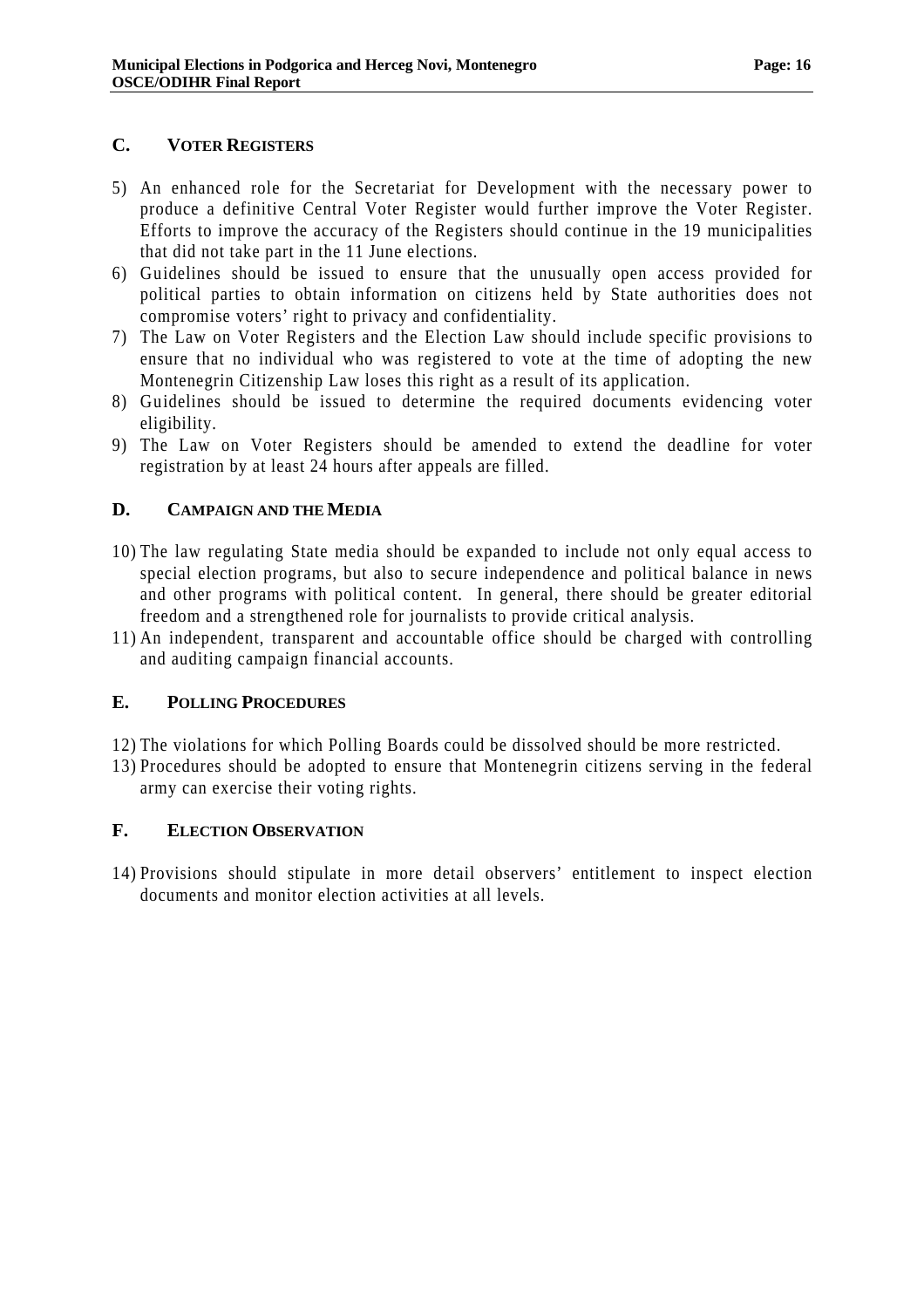family members) (**3**)

| <b>Question on observation form</b>                                    | <b>Answer</b> |           |
|------------------------------------------------------------------------|---------------|-----------|
|                                                                        | <b>YES</b>    | <b>NO</b> |
| Was there any unrest or agitation during voting?                       | 1.34%         | 98.66%    |
| Was any form of campaigning occurring?                                 | 0.34%         | 99.66%    |
| Were voters intimidated?                                               |               | 100%      |
| Did anyone attempt to influence the will of voters?                    | $\equiv$      | 100%      |
| Did Polling Boards check voters' IDs?                                  | 100%          |           |
| Were unauthorised persons present in polling stations?                 | 2.32%         | 97.68%    |
| Were police present in polling stations?                               |               | 100%      |
| Did a Polling Board member make a formal complaint on election day?(1) | 6.44%         | 93.56%    |
| Were any voters refused the right to vote? (2)                         | 40.55%        | 59.45%    |
| Ultraviolet ink used correctly? (used to prevent multiple voting)      | 99.66%        | 0.34%     |
| Voters marking ballots in secrecy?                                     | 98.65%        | 1.35%     |
| Was campaign material present within 50m of a polling station?         | 4.70%         | 95.30%    |
| Were polling premises adequate?                                        | 91.25%        | 8.75%     |
| Were illiterate or disabled voters assisted according to the rules?    | 91.96%        | 8.04%     |
| Was the control coupon detached according to the rules?                | 97.66%        | 2.34%     |
| Did the coupon procedure create confusion or compromise secrecy?       | 9.15%         | 90.85%    |
| More than two persons at a voting booth at the same time (sometimes    | 6.40%         | 93.60%    |

#### **ANNEX 1 SUMMARY OF FINDINGS FROM OBSERVER REPORTS**

**(1)** Only one of these was sufficiently serious for the MEC to dissolve the Polling Board and decide to repeat polling. The others related to mainly minor procedural errors. The polling station was dissolved as the Polling Board had failed to ask voters to sign the book of electors when receiving a ballot.

Voters voting on behalf of another voter (proxy voting)?  $\vert$  0.67% | 99.33%

- **(2)** In total, observers reported some 330 individual cases where Polling Boards refused individuals the opportunity to vote. Almost two-thirds of these were because their names did not appear on the extract of the voter Register at the given polling station. The majority of the remainder were because these citizens could not produce valid identity documents, only a very few were due to minor inconsistencies between the data on the extracts of Voter Registers and their identity documents.
- **(3)** Instances of group voting, (where family members mark their ballots at a voting booth at the same time) occurred relatively frequently, but on a significantly lower scale than in 1998.